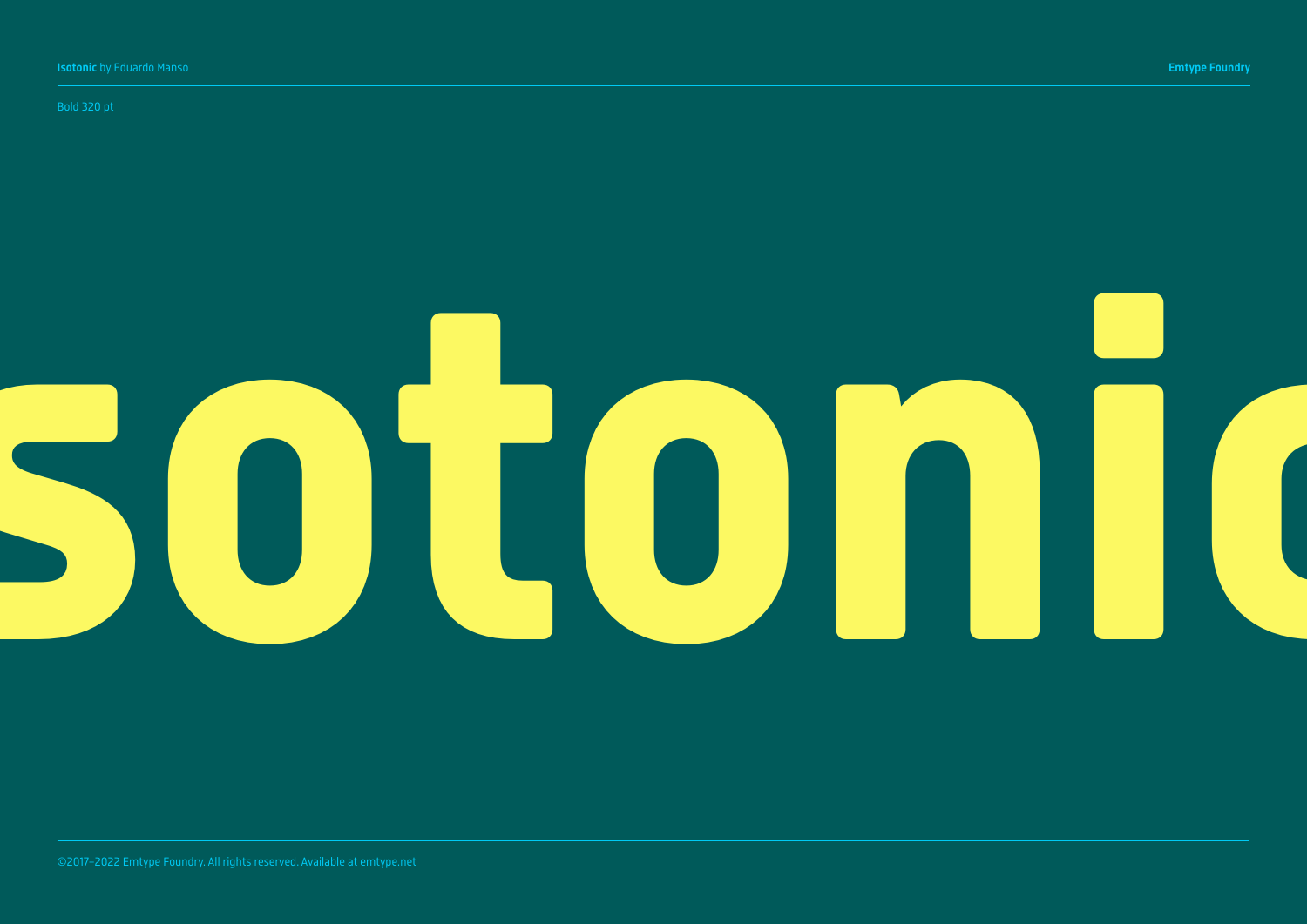Basic character set Medium 75 pt

# ABCDEFGHIJKLMN OPQRSTUVWXYZ abcdefghijklmn opqrstuvwxyz 0123456789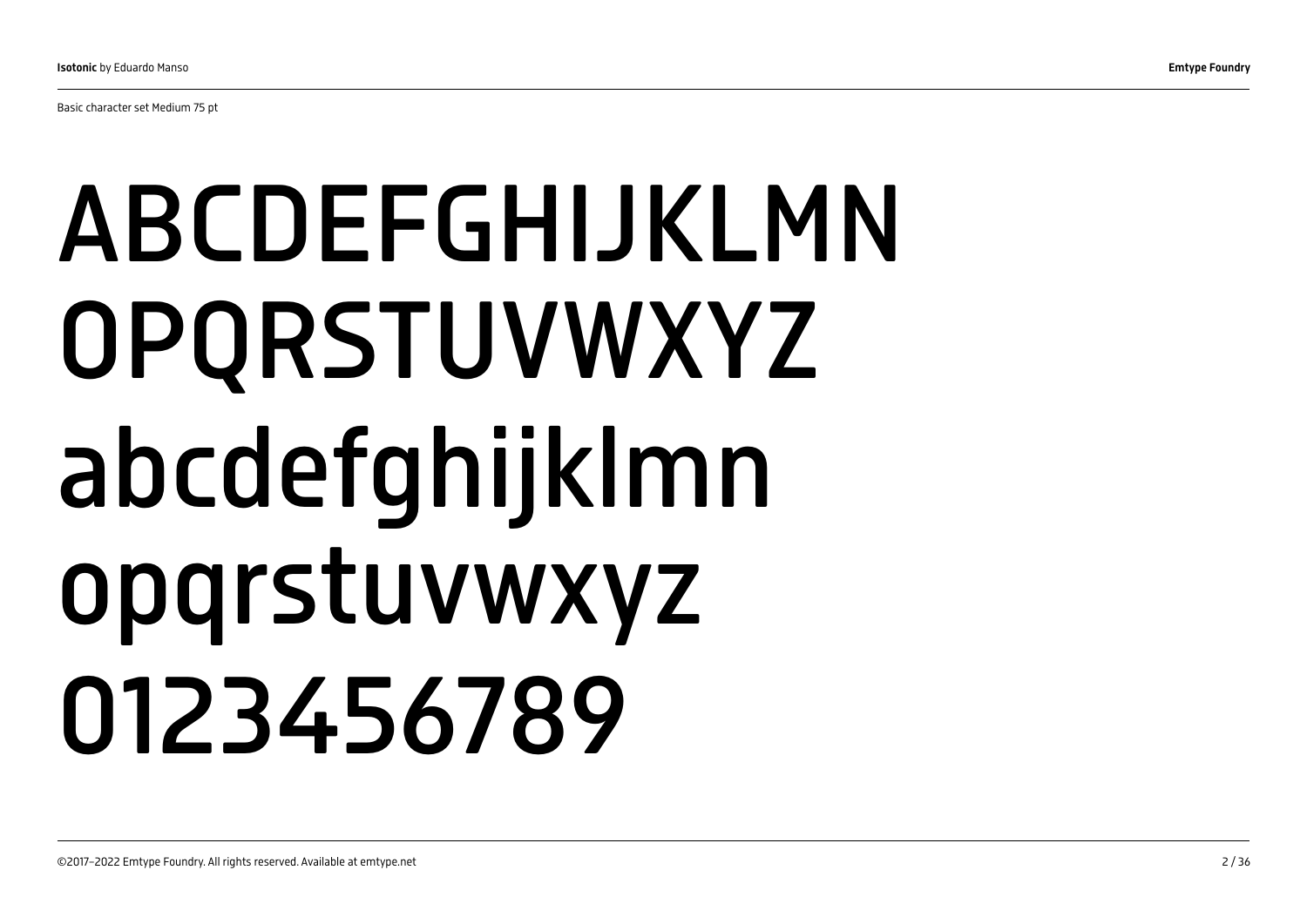Roman and Italic styles 40 pt

Light Regular Medium **SemiBold** Bold

*Light Italic Regular Italic Medium Italic SemiBold* Italic *Bold Italic*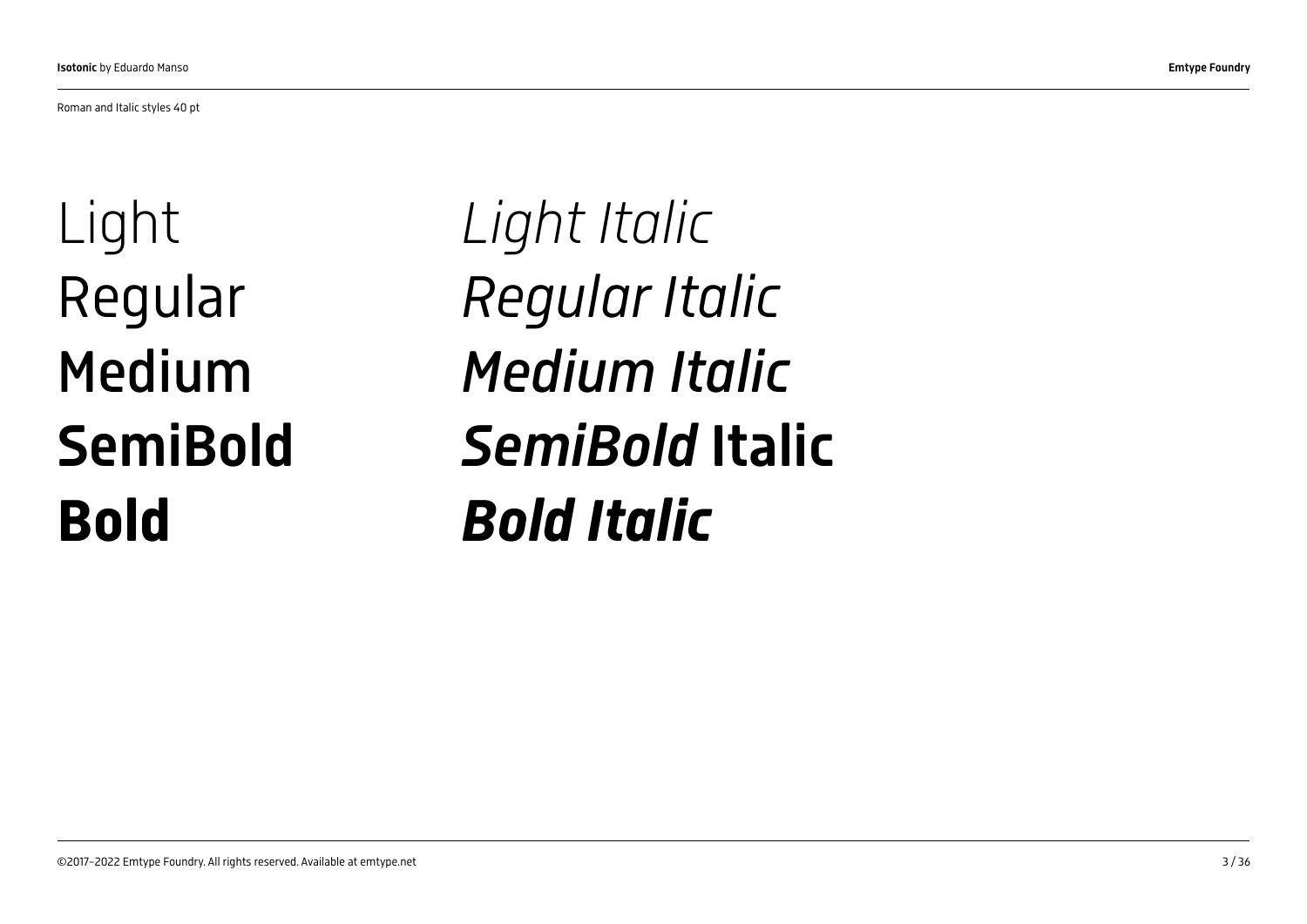Regular 600 pt with alternate 'a'

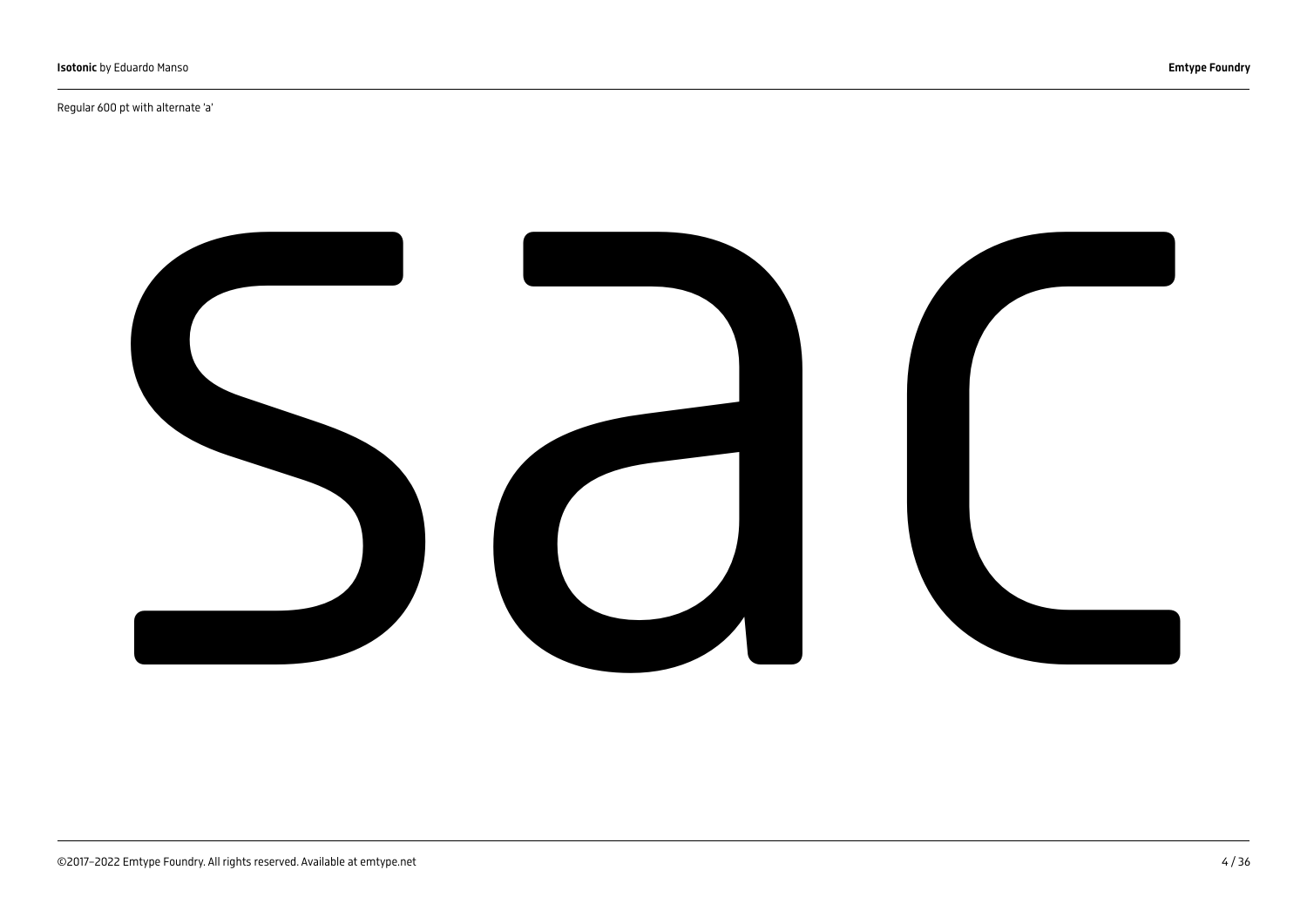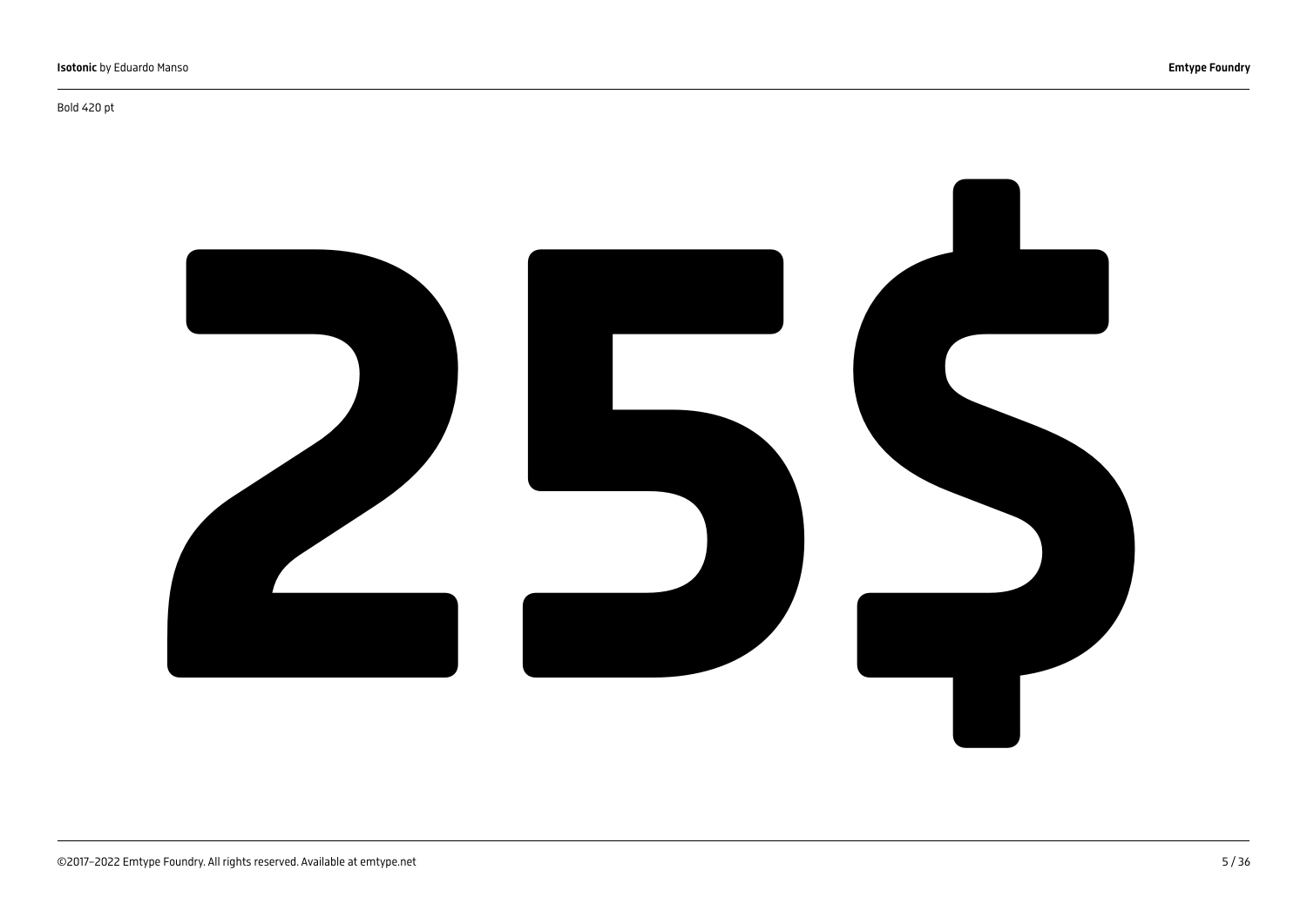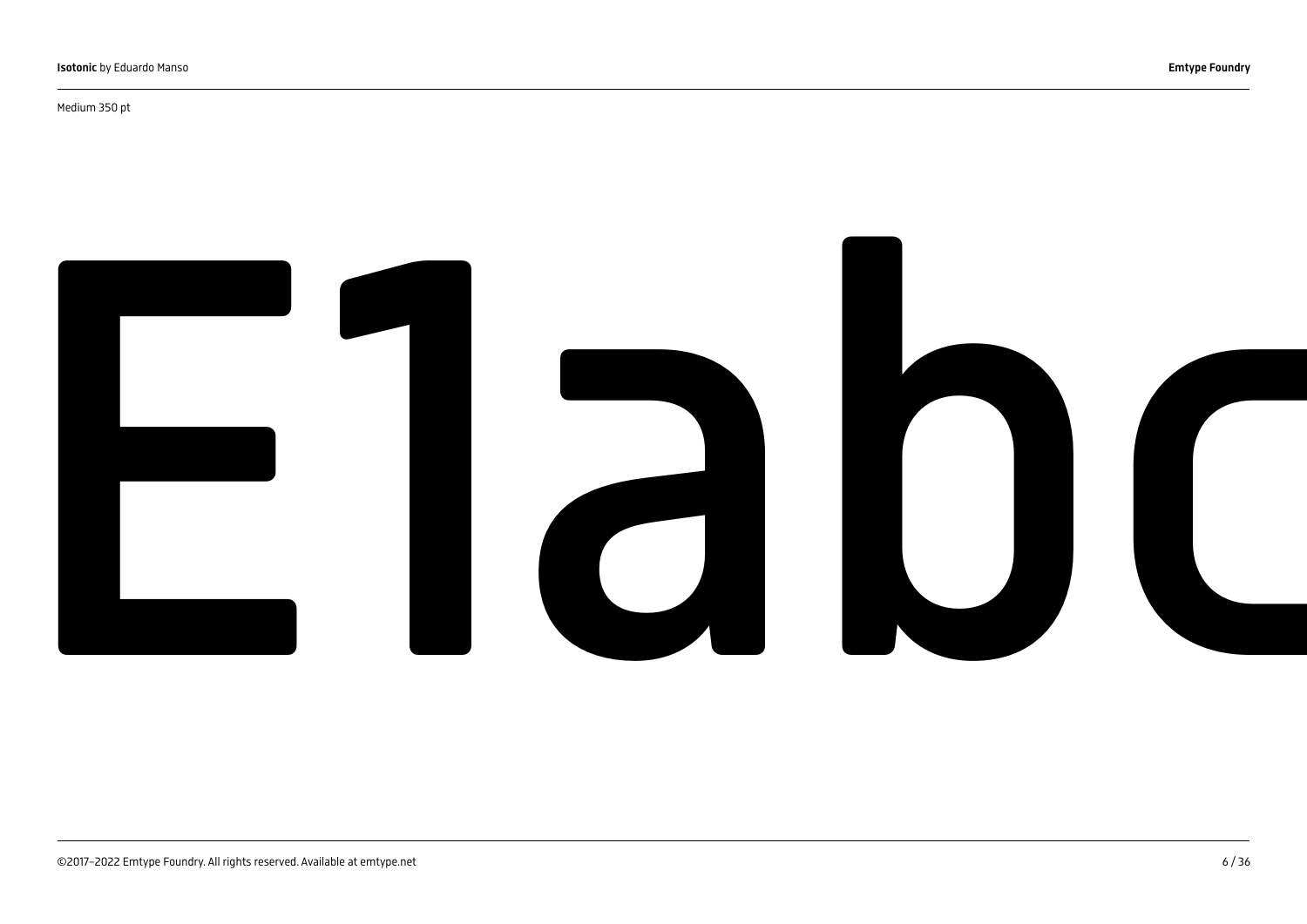# $\mathcal{P}$

SemiBold Italic 190 pt

# *DESIGNS*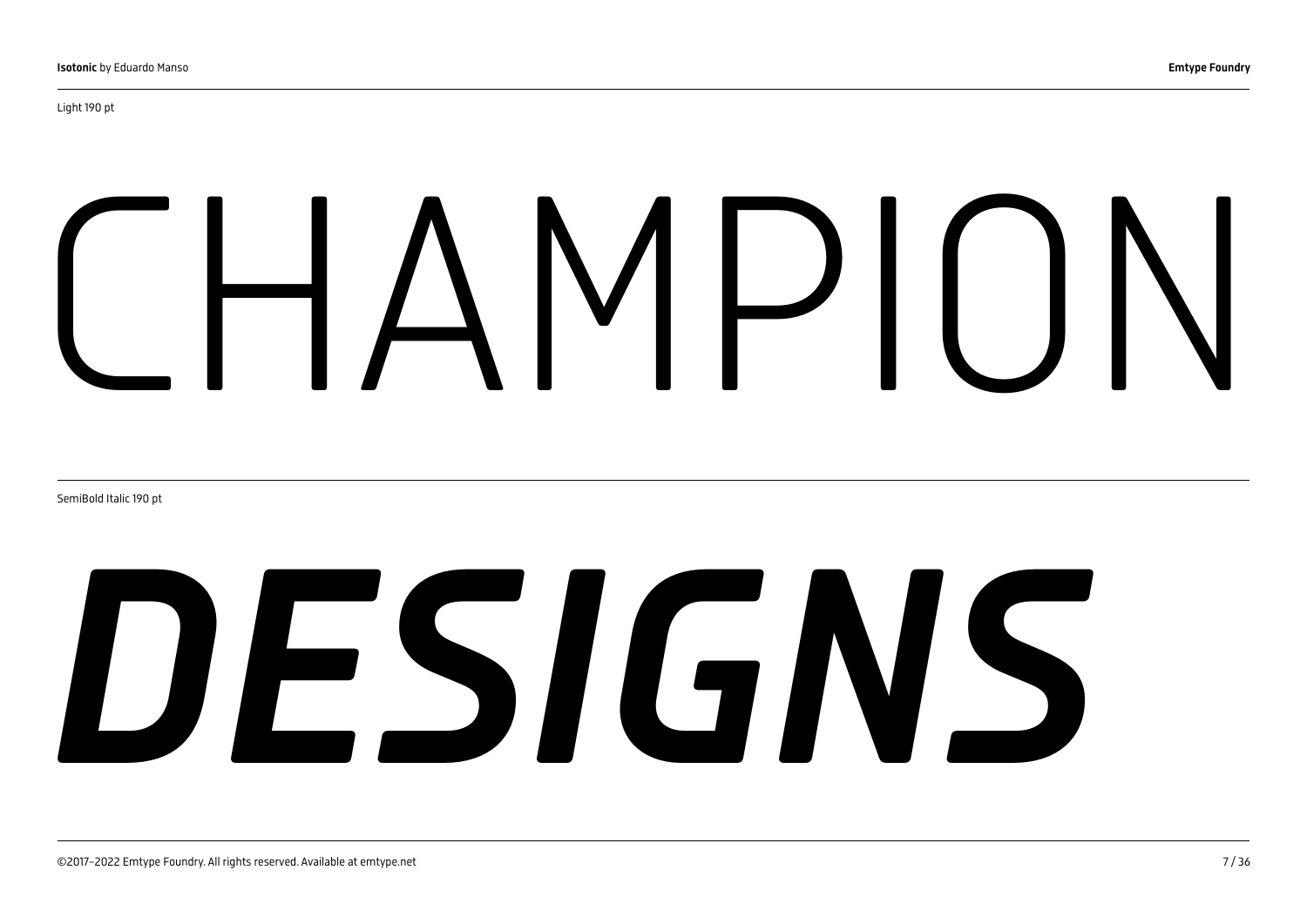Bold 190 pt

# Gardenia

Regular Italic 190 pt

# *Industrial*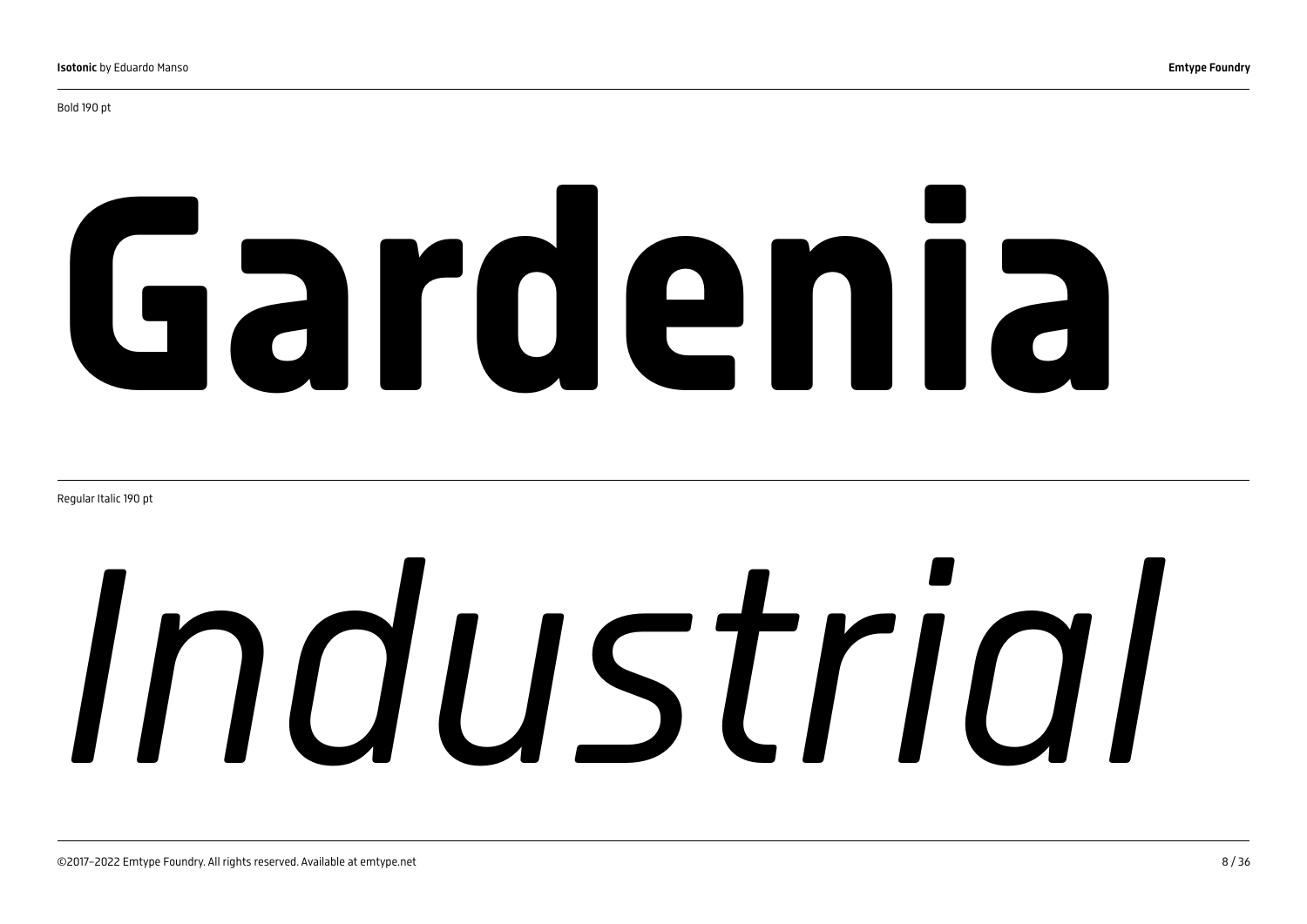Regular 68 pt with alternate 'a'

## Readability is the ease with which a reader can understand a written text. It depends on its content and its presentation.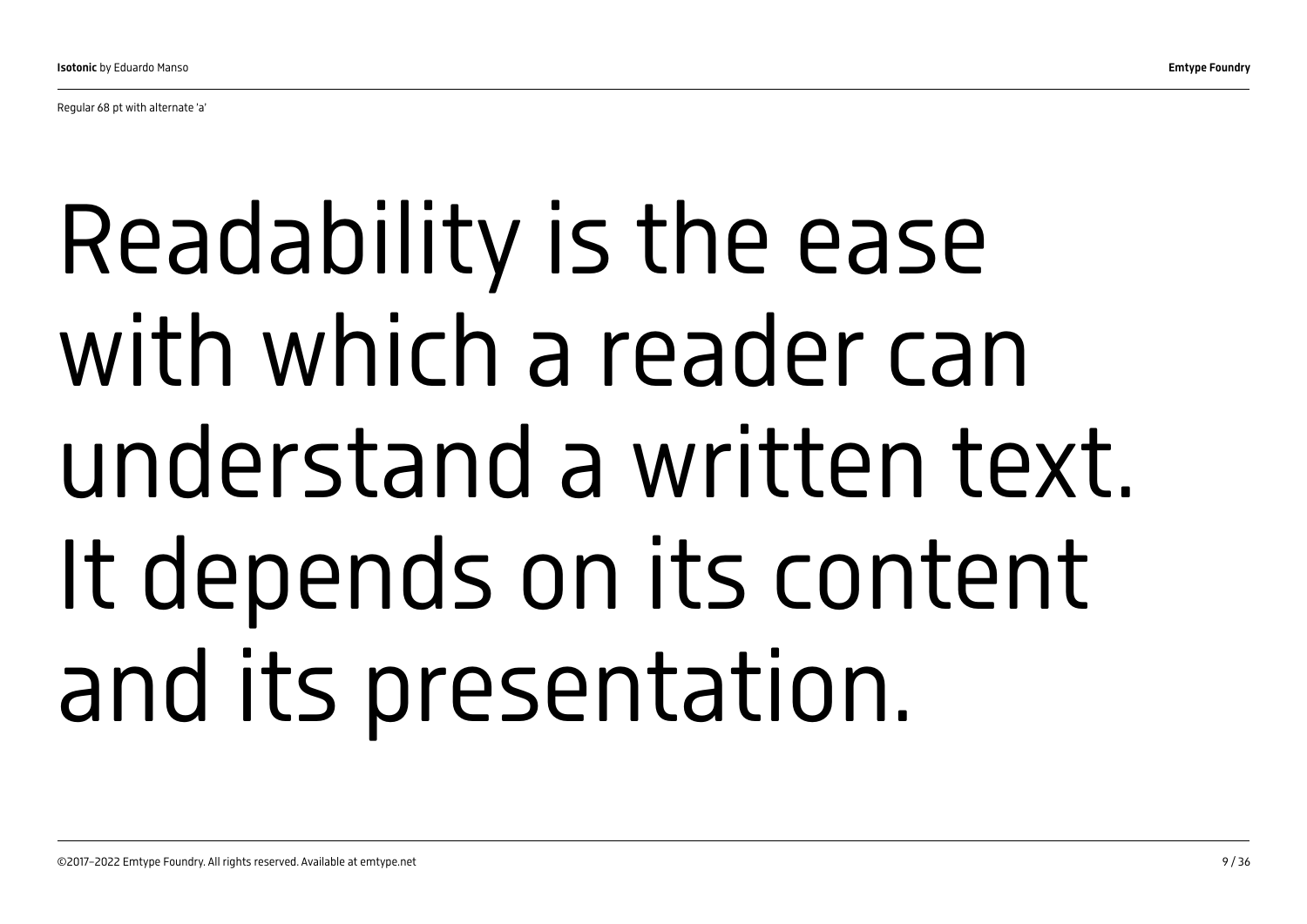*Social media are [computer media](https://en.wikipedia.org/wiki/Computer-mediated_communication) technologies that facilitate the creation and sharing of [information](https://en.wikipedia.org/wiki/Information), ideas, career interests and other forms of expression via [virtual communities](https://en.wikipedia.org/wiki/Virtual_community) and [networks.](https://en.wikipedia.org/wiki/Virtual_network) The variety of stand alone and built in social media services currently available introduces challenges of definition; however, there are some common features. Users typically access social media services via [web based](https://en.wikipedia.org/wiki/World_Wide_Web) technologies on [desktop computers](https://en.wikipedia.org/wiki/Desktop_computer), and [laptops,](https://en.wikipedia.org/wiki/Laptop) or download services that offer social media.*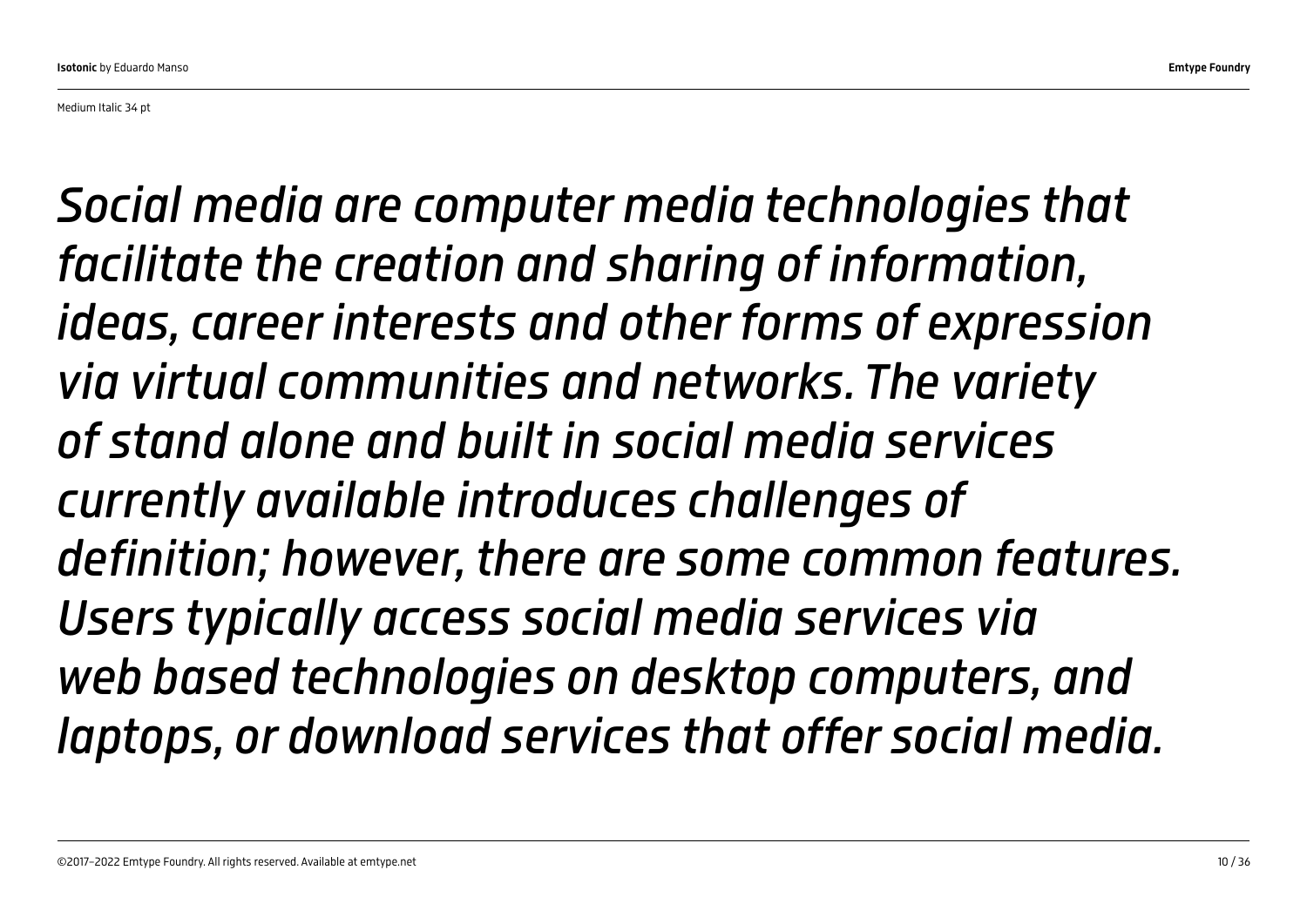## Maria Amalia Mercouris

Light Italic 70 pt

## *Jacqueline Olivia Eskesen*

Regular 70 pt

# Ulpiano Sergio Reyes

Regular Italic 70 pt

## *Ines Isabella Sampietro*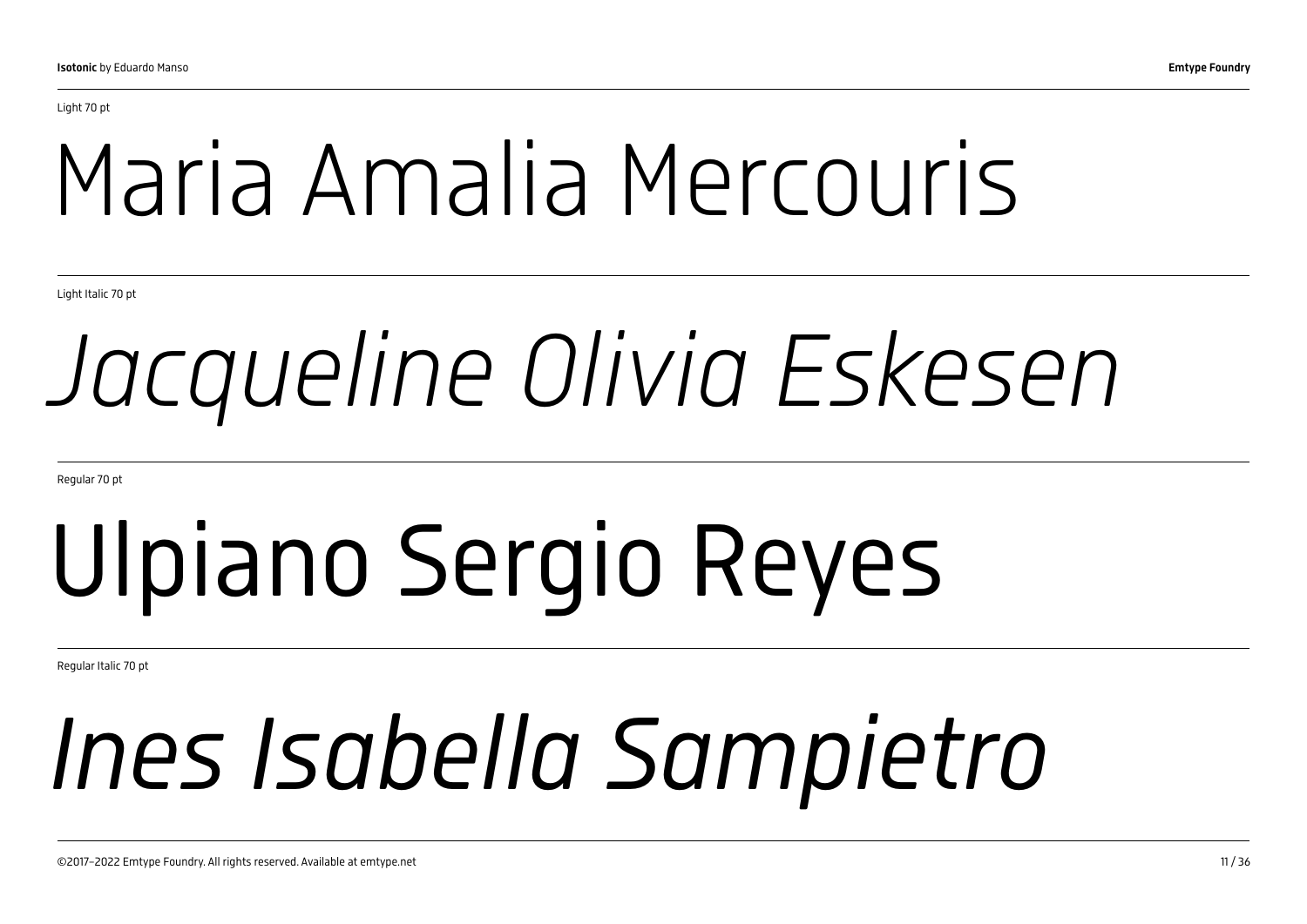# Michael George Campbell

Medium Italic 70 pt

## *Jasmine Mary Joseph*

SemiBold 70 pt

# Roy Timothy McPherson

SemiBold Italic 70 pt

## *Lawrence Boris Simon*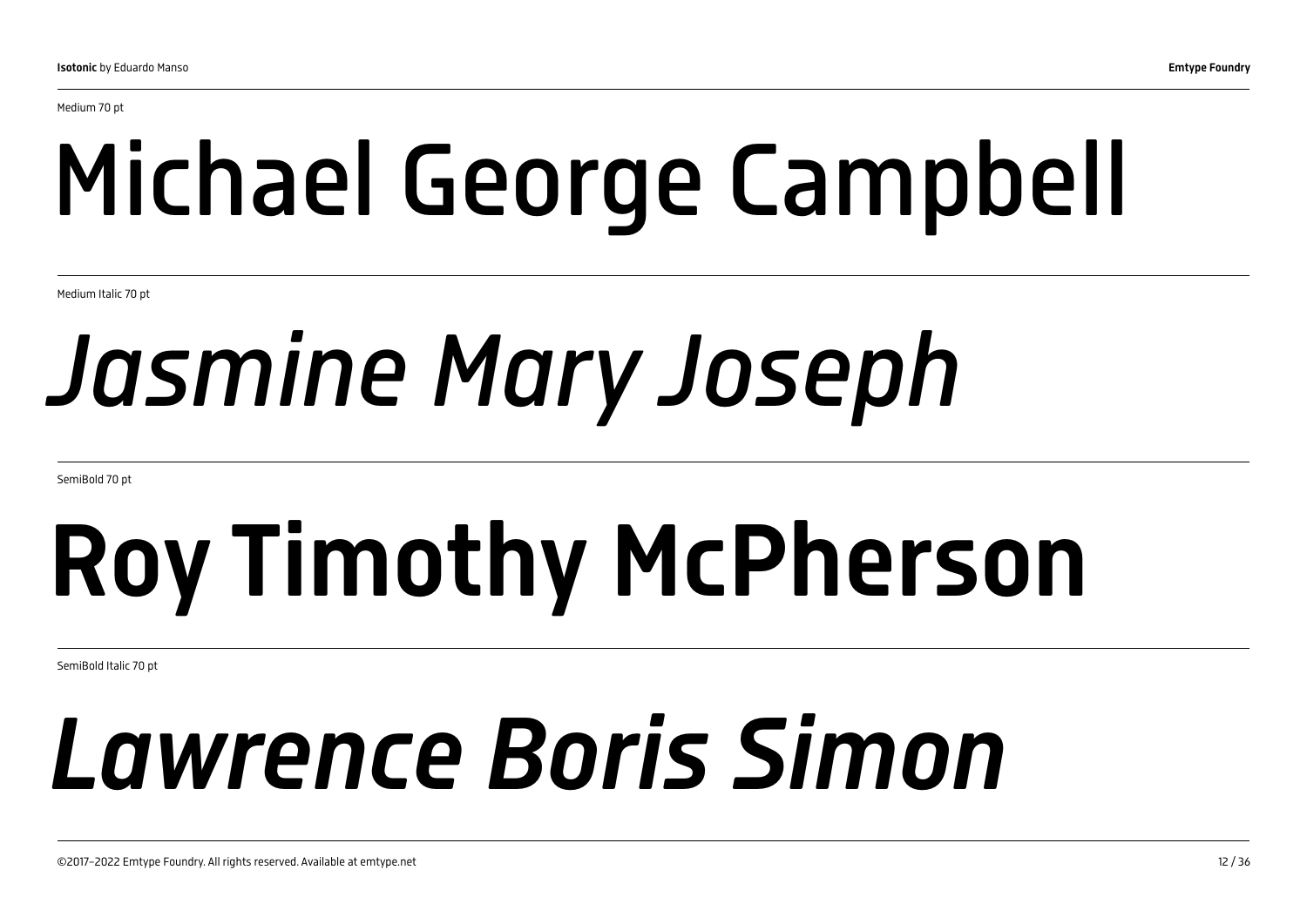Bold 70 pt

## Oscar James Gibson

Bold Italic 70 pt

## *Linda Susan Boreman*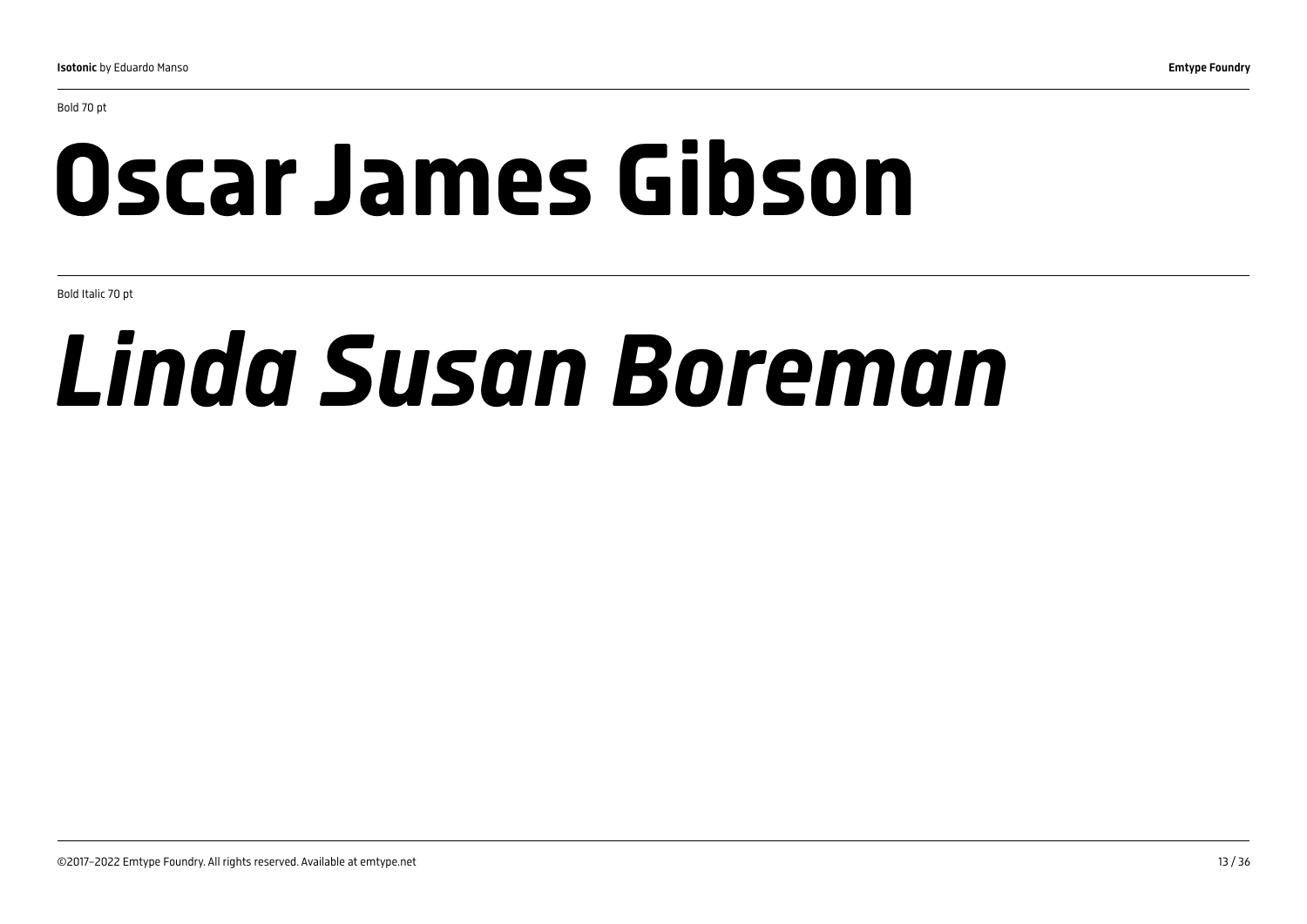# Urbanisation

90 pt

# Michael Cacoyannis

48 pt

## TRANSACTIONS NEED TO BE REPORTED Probably the most common method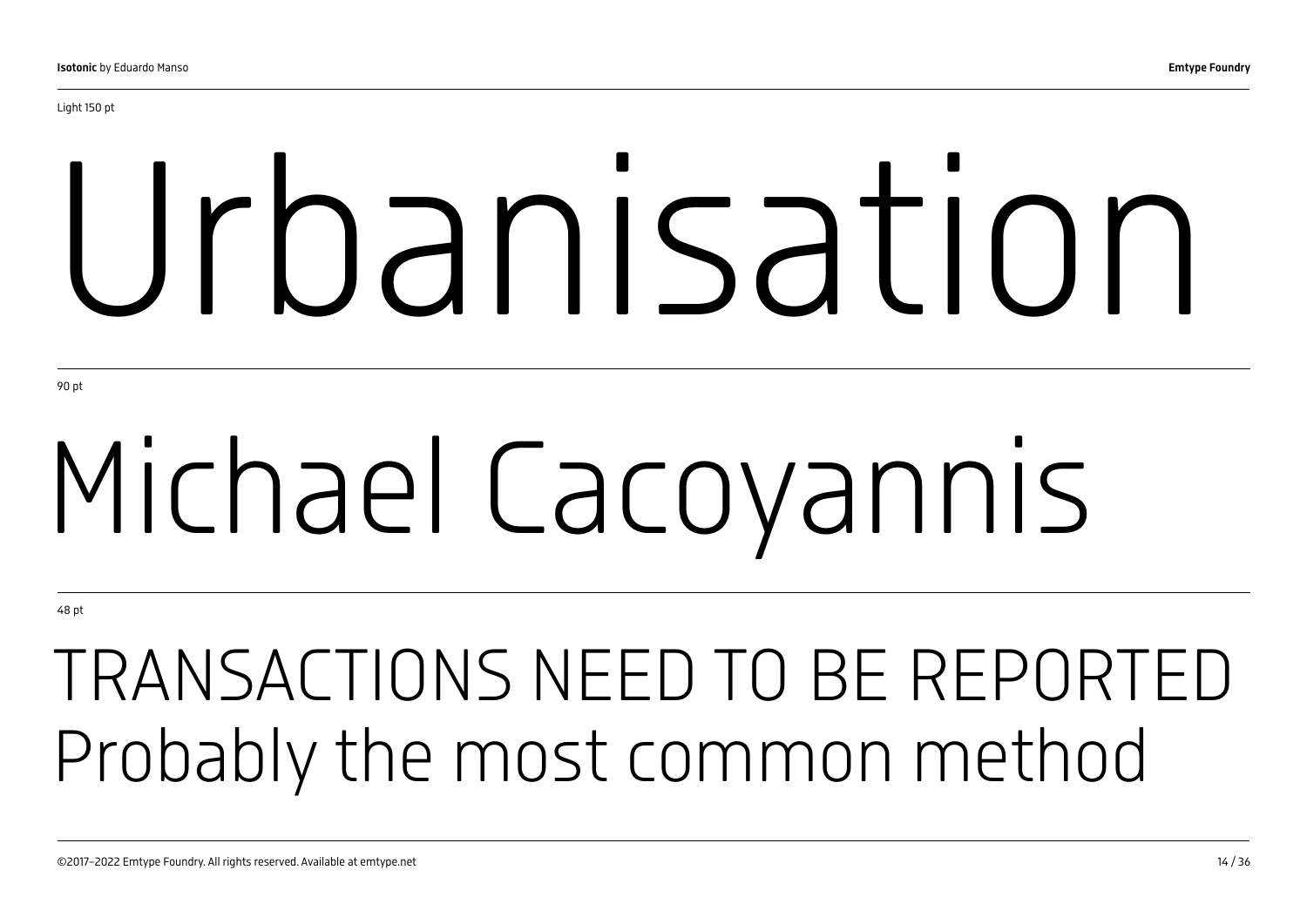## Unprecedented resource She looks like a blogger

#### 12 pt

In typography, a glyph is an elemental symbol within an agreed set of symbols, intended to represent a readable character for the purposes of writing. Glyphs are considered to be unique marks that collectively add up to the spelling of a word or contribute to a specific meaning of what is written, with that meaning dependent on cultural and social usage.

10 pt

In typography, a glyph is an elemental symbol within an agreed set of symbols, intended to represent a readable character for the purposes of writing. Glyphs are considered to be unique marks that collectively add up to the spelling of a word or contribute to a specific meaning of what is written, with that meaning dependent on cultural and social usage. A glyph is "the specific shape, design, or representation of a character". It is a particular graphical representation, in a particular typeface, of an element of written language, which could be a grapheme.

#### 8 pt

In typography, a glyph is an elemental symbol within an agreed set of symbols, intended to represent a readable character for the purposes of writing. Glyphs are considered to be unique marks that collectively add up to the spelling of a word or contribute to a specific meaning of what is written, with that meaning dependent on cultural and social usage. A glyph is "the specific shape, design, or representation of a character". It is a particular graphical representation, in a particular typeface, of an element of written language, which could be a grapheme, or part of a grapheme, or sometimes several graphemes in combination a composed glyph. If there is more than one allograph of a unit of writing, and the choice between them depends on context or on the preference of the author.

30 pt

### LIFE MAY EXIST ON EXOPLANET MOONS A mistake that cost \$3,546 a year Two types of semiconductor materials

#### 20 pt

The 2016 UCI Europe Tour was the twelfth season of the UCI Europe Tour. The 2016 season began on 28 January 2016 with the Trofeo Santanyí-Ses Salines-Campos and ended on 23 October 2016 with the Chrono des Nations.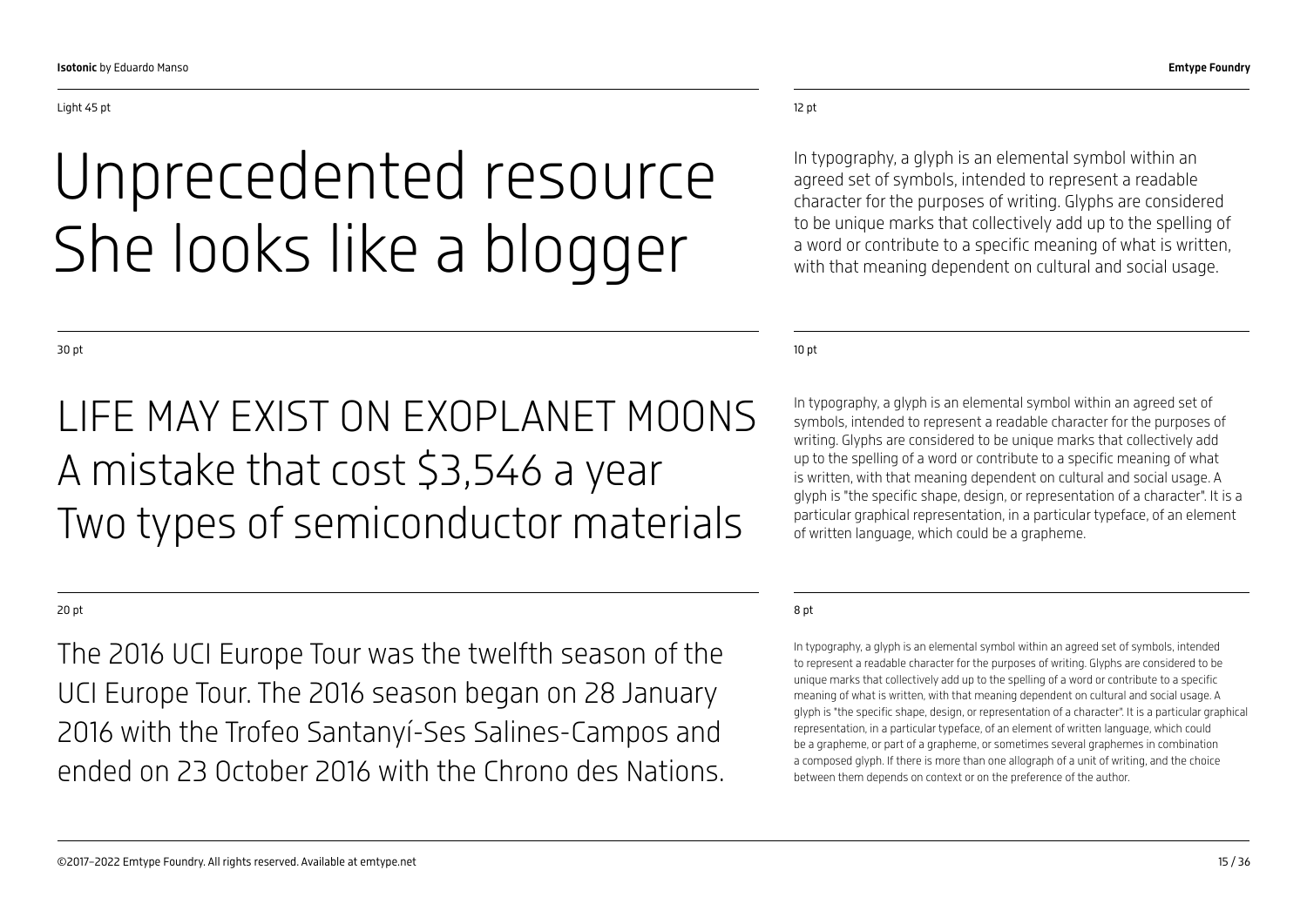# *Monarchism*

90 pt

# *Jeremy Davidson*

48 pt

## *YOU NEED AN ALTERNATIVE APPROACH New technical skills for new people*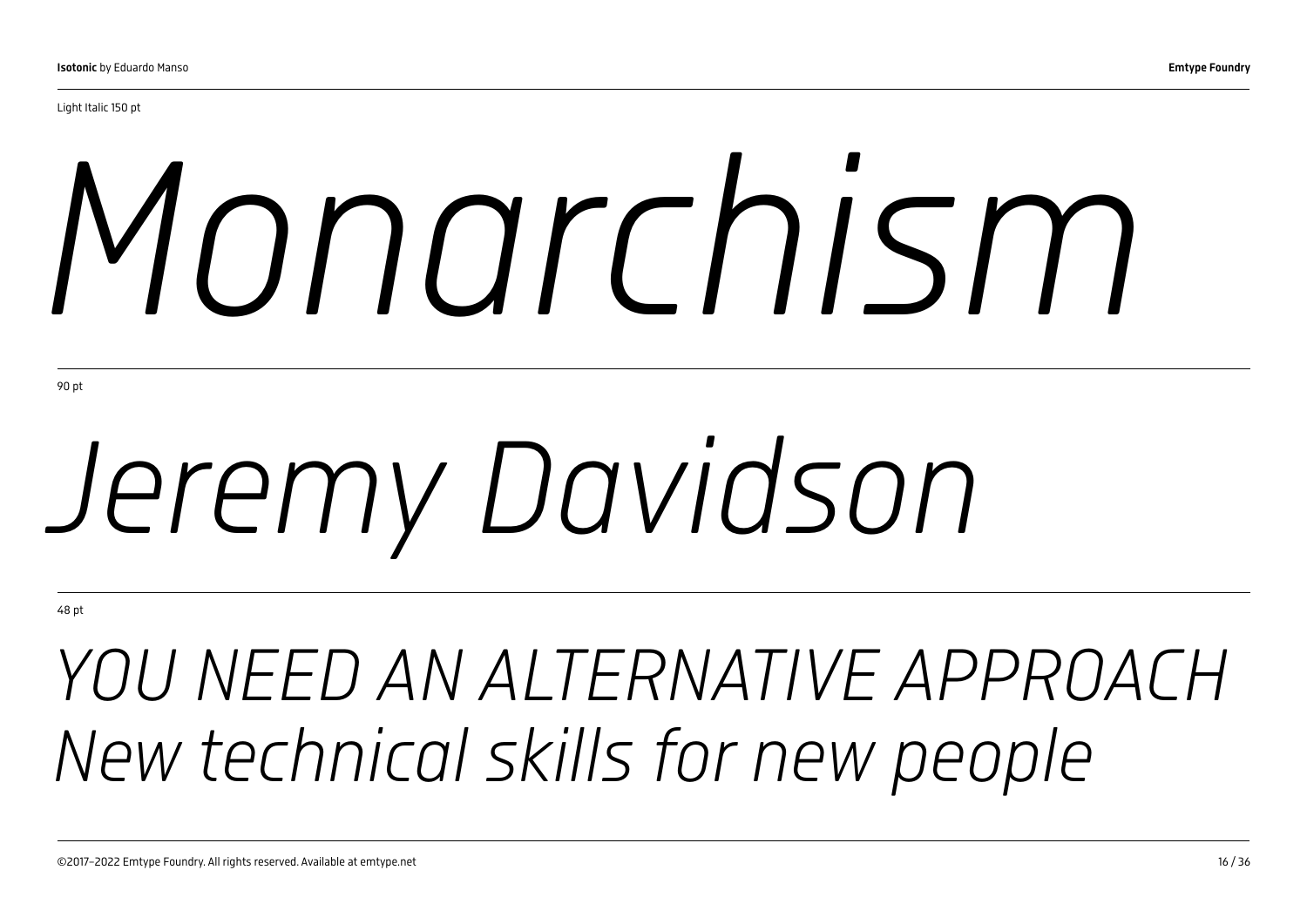#### Light Italic 45 pt

*Was between 1975-1983 The kind of body you* 

10 pt

*In typography, a glyph is an elemental symbol within an agreed set of symbols, intended to represent a readable character for the purposes of writing. Glyphs are considered to be unique marks that collectively add up to the spelling of a word or contribute to a specific meaning of what is written, with that meaning dependent on cultural and social usage. A glyph is "the specific shape, design, or representation of a character". It is a particular graphical representation, in a particular typeface, of an element of written language, which could be a grapheme.*

*character for the purposes of writing. Glyphs are considered to be unique marks that collectively add up to the spelling of a word or contribute to a specific meaning of what is written, with that meaning dependent on cultural and social usage.* 

#### 8 pt

*In typography, a glyph is an elemental symbol within an agreed set of symbols, intended to represent a readable character for the purposes of writing. Glyphs are considered to be unique marks that collectively add up to the spelling of a word or contribute to a specific meaning of what is written, with that meaning dependent on cultural and social usage. A glyph is "the specific shape, design, or representation of a character". It is a particular graphical representation, in a particular typeface, of an element of written language, which could be a grapheme, or part of a grapheme, or sometimes several graphemes in combination a composed glyph. If there is more than one allograph of a unit of writing, and the choice between them depends on context or on the preference of the author.*

30 pt

### *THE ULTIMATE TAX SERVICE PROVIDER Making statements of its revenues A career with interesting recurrences*

#### 20 pt

*Aamir Raza Husain is an Indian theatre actor and director, noted for his large outdoor stage productions like The fifty day war, 2000, based on the Kargil and the legend of Ram, 2004, based on the epic Ramayana.*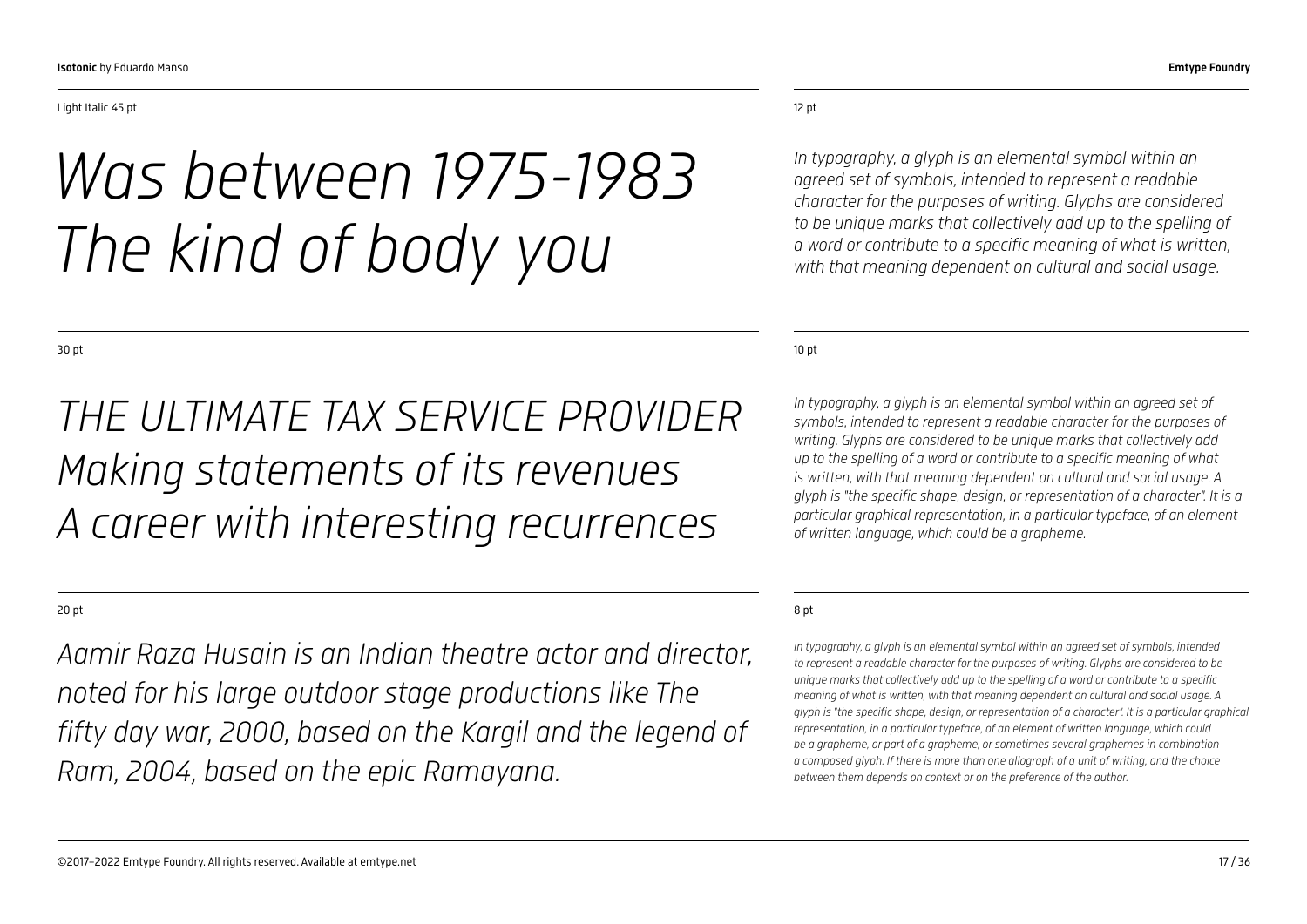Regular 150 pt

# Chromatics

90 pt

# Florence Eldridge

48 pt

## INVOLVING AUDIT AND PRICE INDEXES They wanted to explain a mystery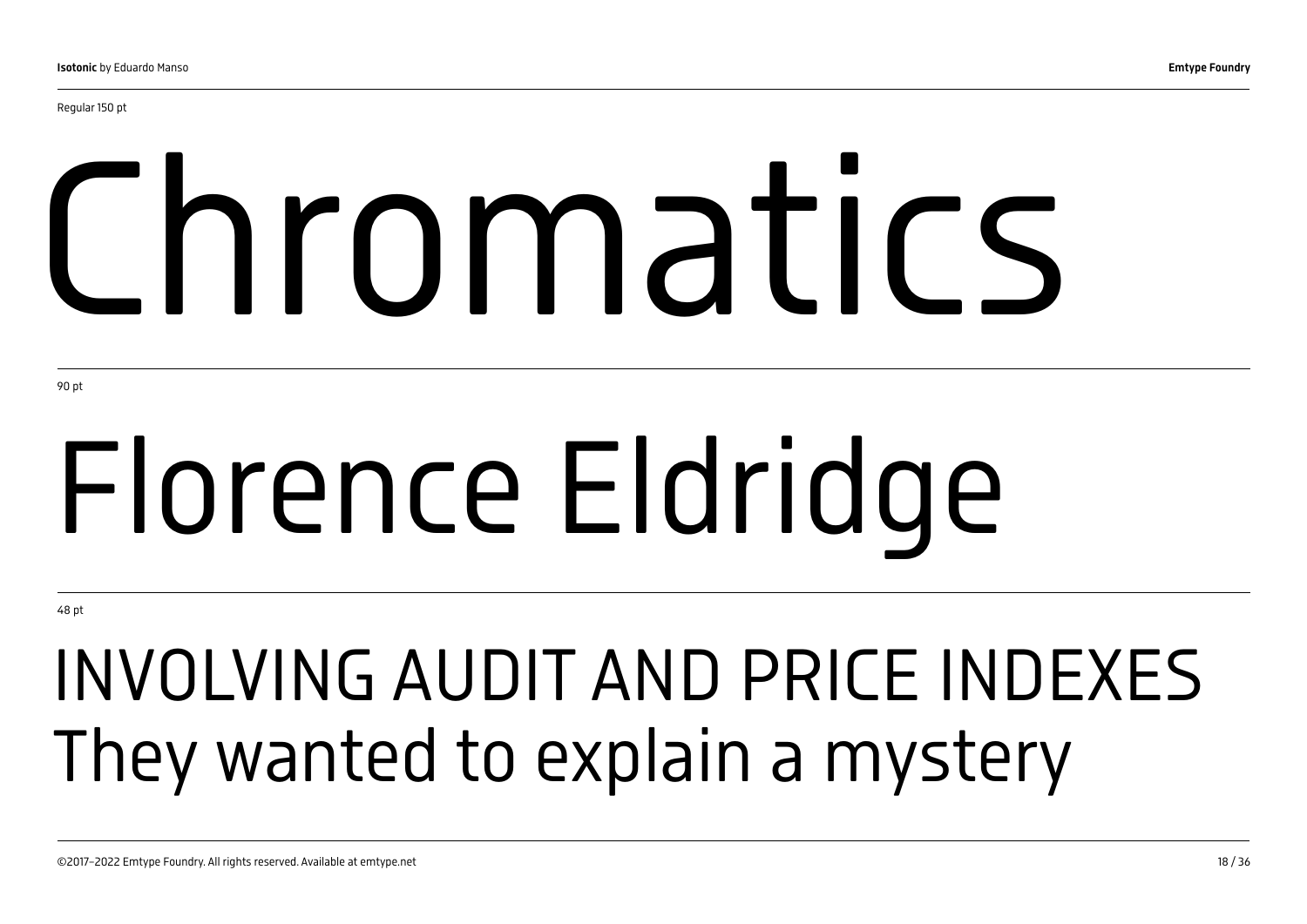## Thousands of green clads 125 days to share friends

#### 12 pt

In typography, a glyph is an elemental symbol within an agreed set of symbols, intended to represent a readable character for the purposes of writing. Glyphs are considered to be unique marks that collectively add up to the spelling of a word or contribute to a specific meaning of what is written, with that meaning dependent on cultural and social usage.

10 pt

In typography, a glyph is an elemental symbol within an agreed set of symbols, intended to represent a readable character for the purposes of writing. Glyphs are considered to be unique marks that collectively add up to the spelling of a word or contribute to a specific meaning of what is written, with that meaning dependent on cultural and social usage. A glyph is "the specific shape, design, or representation of a character". It is a particular graphical representation, in a particular typeface, of an element of written language, which could be a grapheme.

#### 8 pt

In typography, a glyph is an elemental symbol within an agreed set of symbols, intended to represent a readable character for the purposes of writing. Glyphs are considered to be unique marks that collectively add up to the spelling of a word or contribute to a specific meaning of what is written, with that meaning dependent on cultural and social usage. A glyph is "the specific shape, design, or representation of a character". It is a particular graphical representation, in a particular typeface, of an element of written language, which could be a grapheme, or part of a grapheme, or sometimes several graphemes in combination a composed glyph. If there is more than one allograph of a unit of writing, and the choice between them depends on context or on the preference of the author.

30 pt

### MARCEL THE YOUNGER OF TWIN BOYS They are designers and typographers Ac differently in certain situations

#### 20 pt

With Stoke's achievements last season they found themselves back in the First Division for the first time since 707, however it would prove to be a short stay. In their opening eight matches, Stoke won.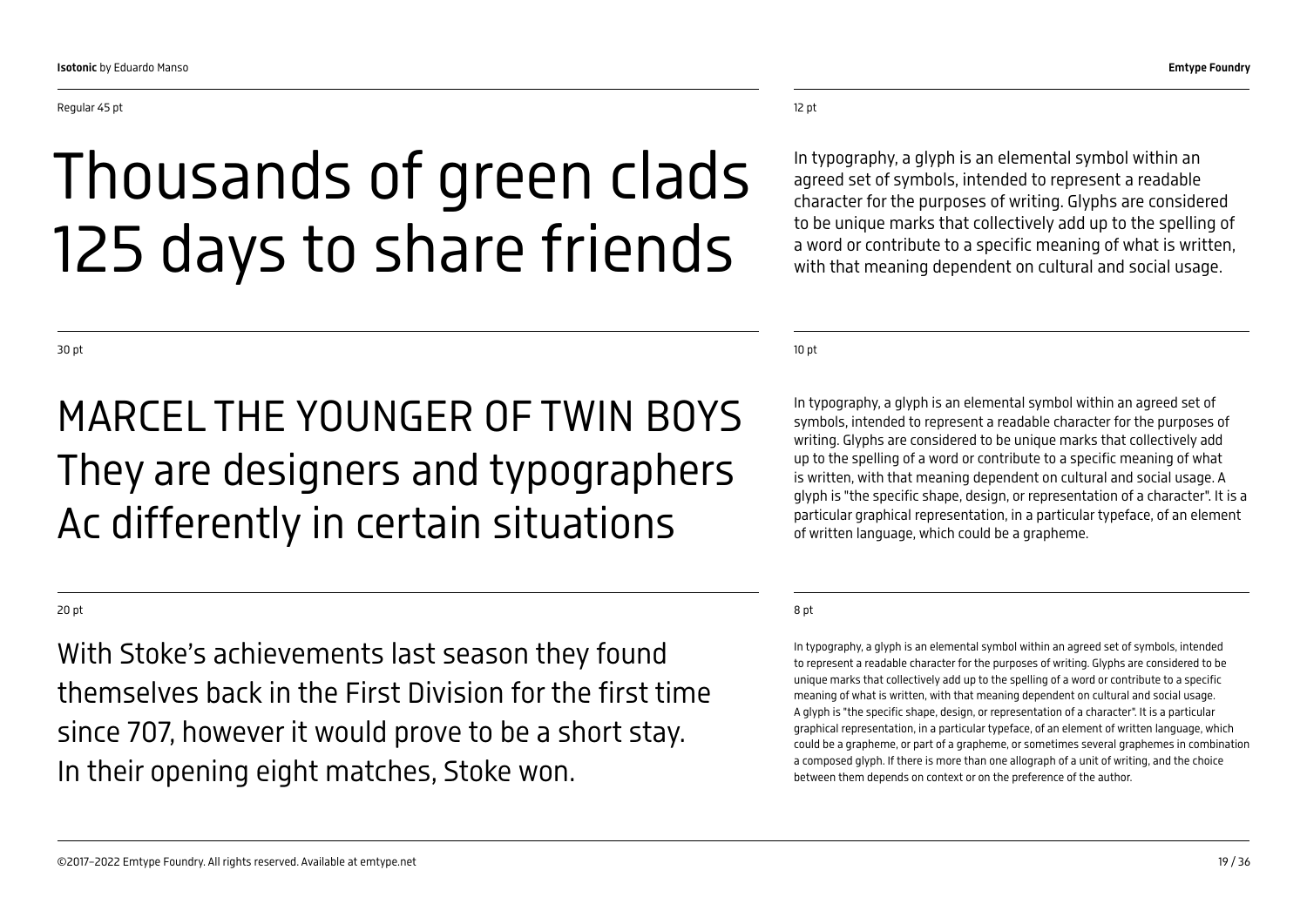Regular Italic 150 pt

# *Government*

90 pt

# *Romaine Fielding*

48 pt

## *PROJECT NUMBERS AND SOME TESTS Which is so beautiful and so pure*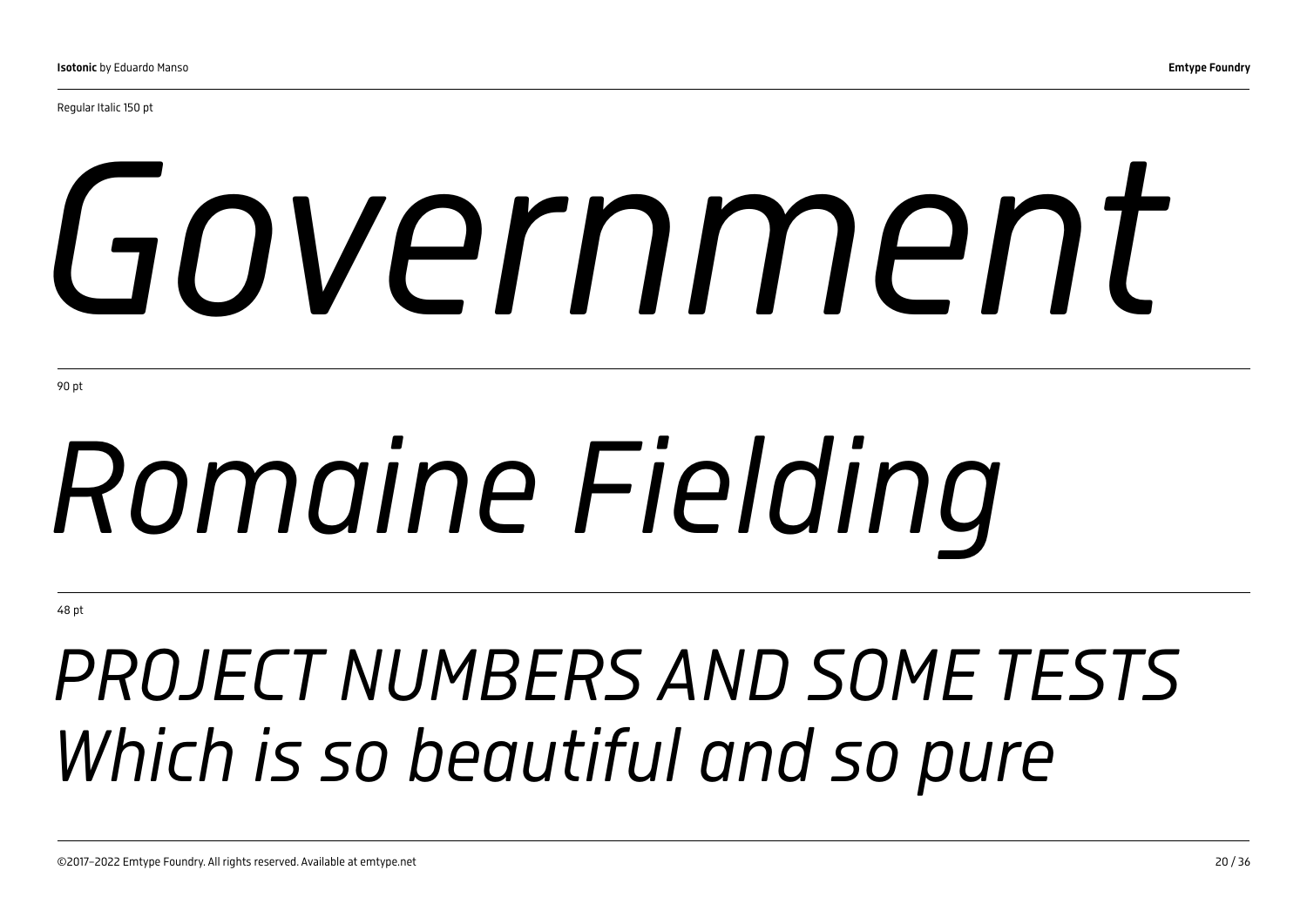#### Regular Italic 45 pt

## *The same economy show Co-founder and president*

10 pt

12 pt

*In typography, a glyph is an elemental symbol within an agreed set of symbols, intended to represent a readable character for the purposes of writing. Glyphs are considered to be unique marks that collectively add up to the spelling of a word or contribute to a specific meaning of what is written, with that meaning dependent on cultural and social usage. A glyph is "the specific shape, design, or representation of a character". It is a particular graphical representation, in a particular typeface, of an element of written language, which could be a grapheme.*

*In typography, a glyph is an elemental symbol within an agreed set of symbols, intended to represent a readable character for the purposes of writing. Glyphs are considered to be unique marks that collectively add up to the spelling of a word or contribute to a specific meaning of what is written, with that meaning dependent on cultural and social usage.* 

#### 8 pt

*In typography, a glyph is an elemental symbol within an agreed set of symbols, intended to represent a readable character for the purposes of writing. Glyphs are considered to be unique marks that collectively add up to the spelling of a word or contribute to a specific meaning of what is written, with that meaning dependent on cultural and social usage. A glyph is "the specific shape, design, or representation of a character". It is a particular graphical representation, in a particular typeface, of an element of written language, which could be a grapheme, or part of a grapheme, or sometimes several graphemes in combination a composed glyph. If there is more than one allograph of a unit of writing, and the choice between them depends on context or on the preference of the author.*

30 pt

### *A MORE BEAUTIFUL SKIN IN 14 DAYS Discover the Cleveland institute of art Learn before you can make the jump*

20 pt

*Dedication and everlasting love to animals rescue is an animal welfare organization based in Acton, California, USA. With two hospitals and 150 acres of sanctuaries, it is the largest no kill, care for life sanctuary in the US.*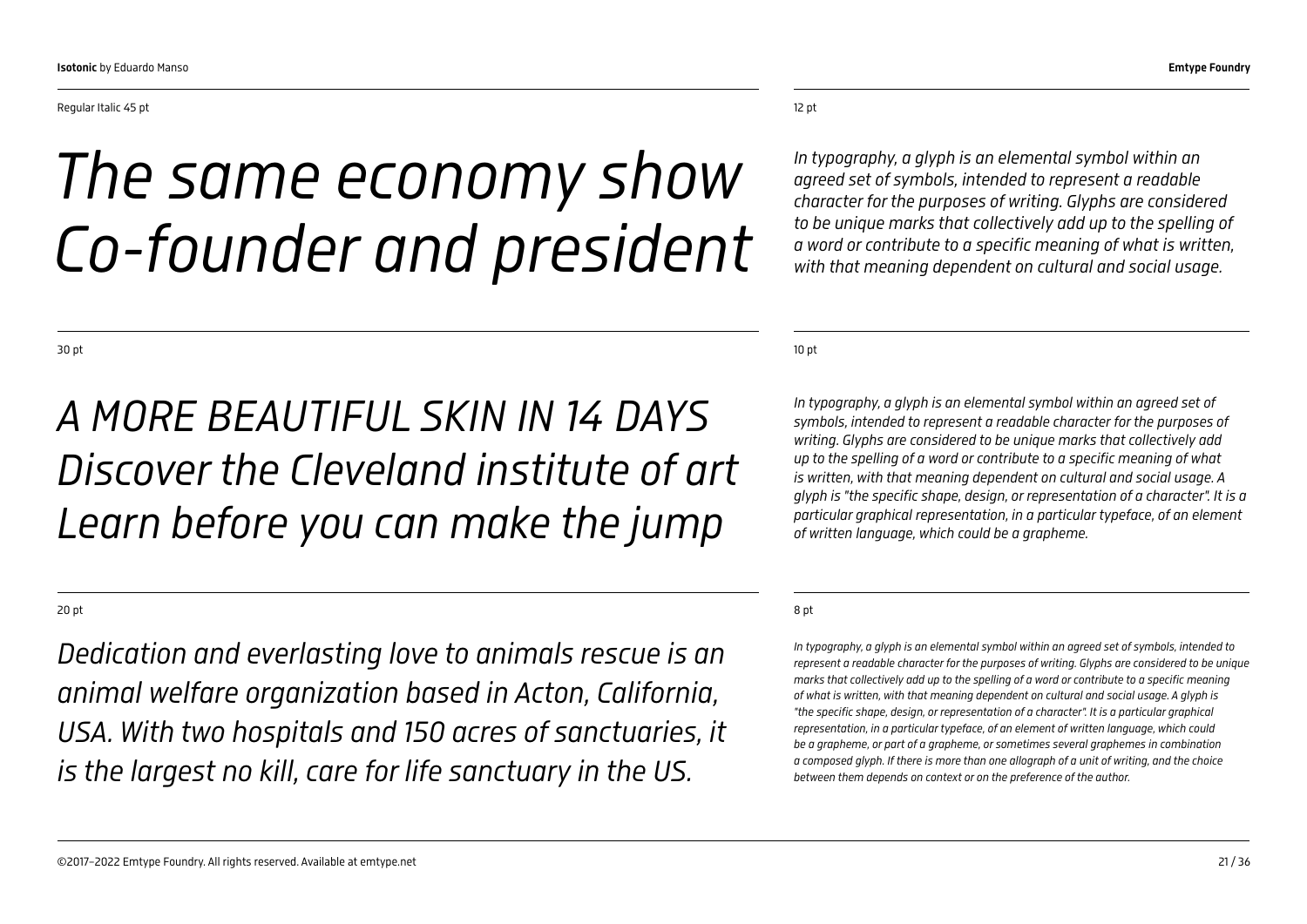Medium 150 pt

# Biomarkers

90 pt

# Samuel Goldwyn

48 pt

## WILDLY ILLUSTRATIVE TYPOGRAPHY That film is so beautiful and so pure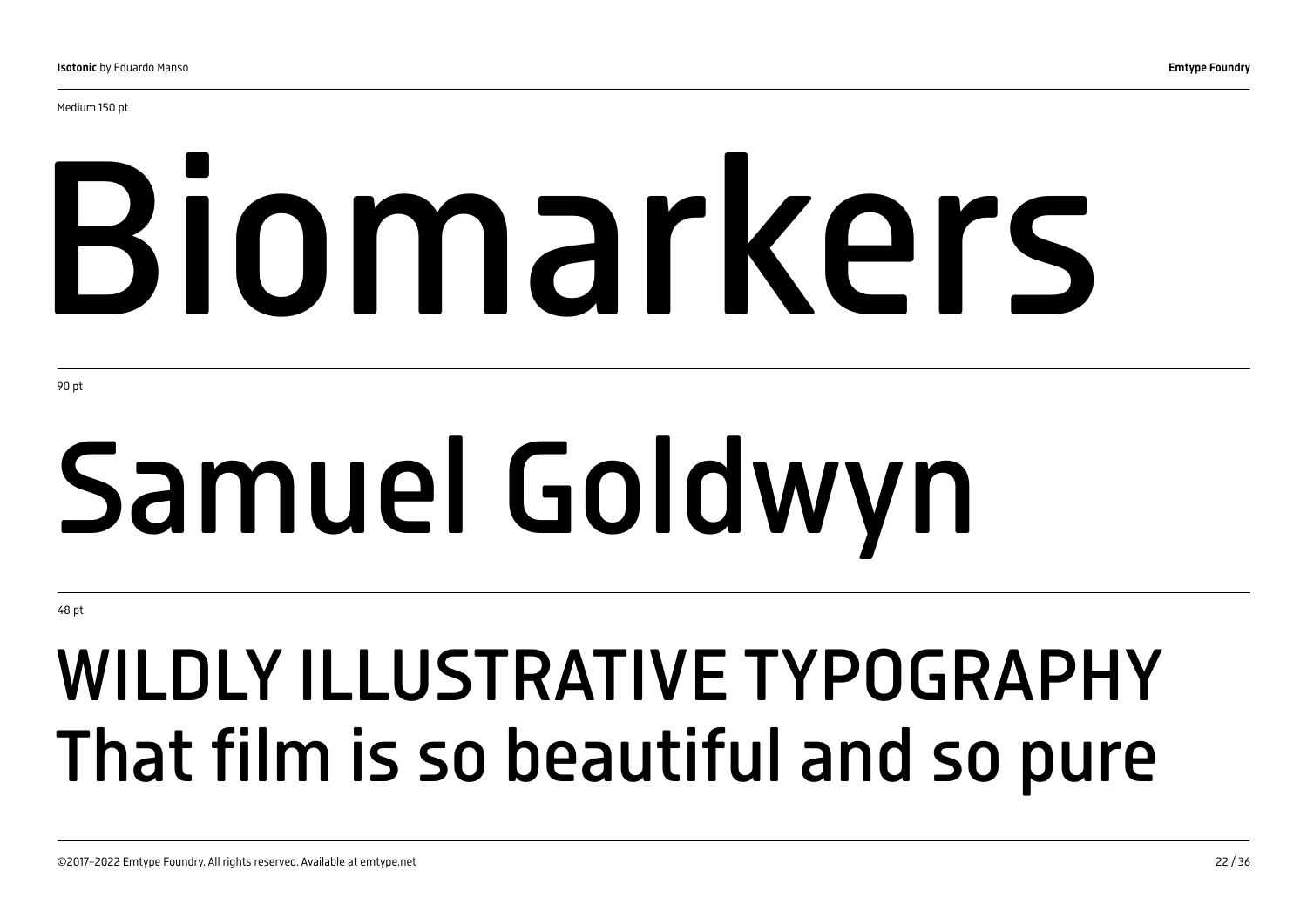Medium 45 pt

### Look lovelier in 24 hours He is the star salesman

12 pt

In typography, a glyph is an elemental symbol within an agreed set of symbols, intended to represent a readable character for the purposes of writing. Glyphs are considered to be unique marks that collectively add up to the spelling of a word or contribute to a specific meaning of what is written, with that meaning dependent on cultural and social usage.

10 pt

In typography, a glyph is an elemental symbol within an agreed set of symbols, intended to represent a readable character for the purposes of writing. Glyphs are considered to be unique marks that collectively add up to the spelling of a word or contribute to a specific meaning of what is written, with that meaning dependent on cultural and social usage. A glyph is "the specific shape, design, or representation of a character". It is a particular graphical representation, in a particular typeface, of an element of written language, which could be a grapheme.

#### 8 pt

In typography, a glyph is an elemental symbol within an agreed set of symbols, intended to represent a readable character for the purposes of writing. Glyphs are considered to be unique marks that collectively add up to the spelling of a word or contribute to a specific meaning of what is written, with that meaning dependent on cultural and social usage. A glyph is "the specific shape, design, or representation of a character". It is a particular graphical representation, in a particular typeface, of an element of written language, which could be a grapheme, or part of a grapheme, or sometimes several graphemes in combination a composed glyph. If there is more than one allograph of a unit of writing, and the choice between them depends on context or on the preference of the author.

30 pt

### EARN MORE THAN €450,000 A YEAR Chronology of all of the iterations Where Paul lived during his lifetime

20 pt

Hollywood is a song recorded by American singer Madonna. The song was written and produced by her and Mirwais Ahmadzaï for her ninth studio album, American Life, released on July 14, 2003.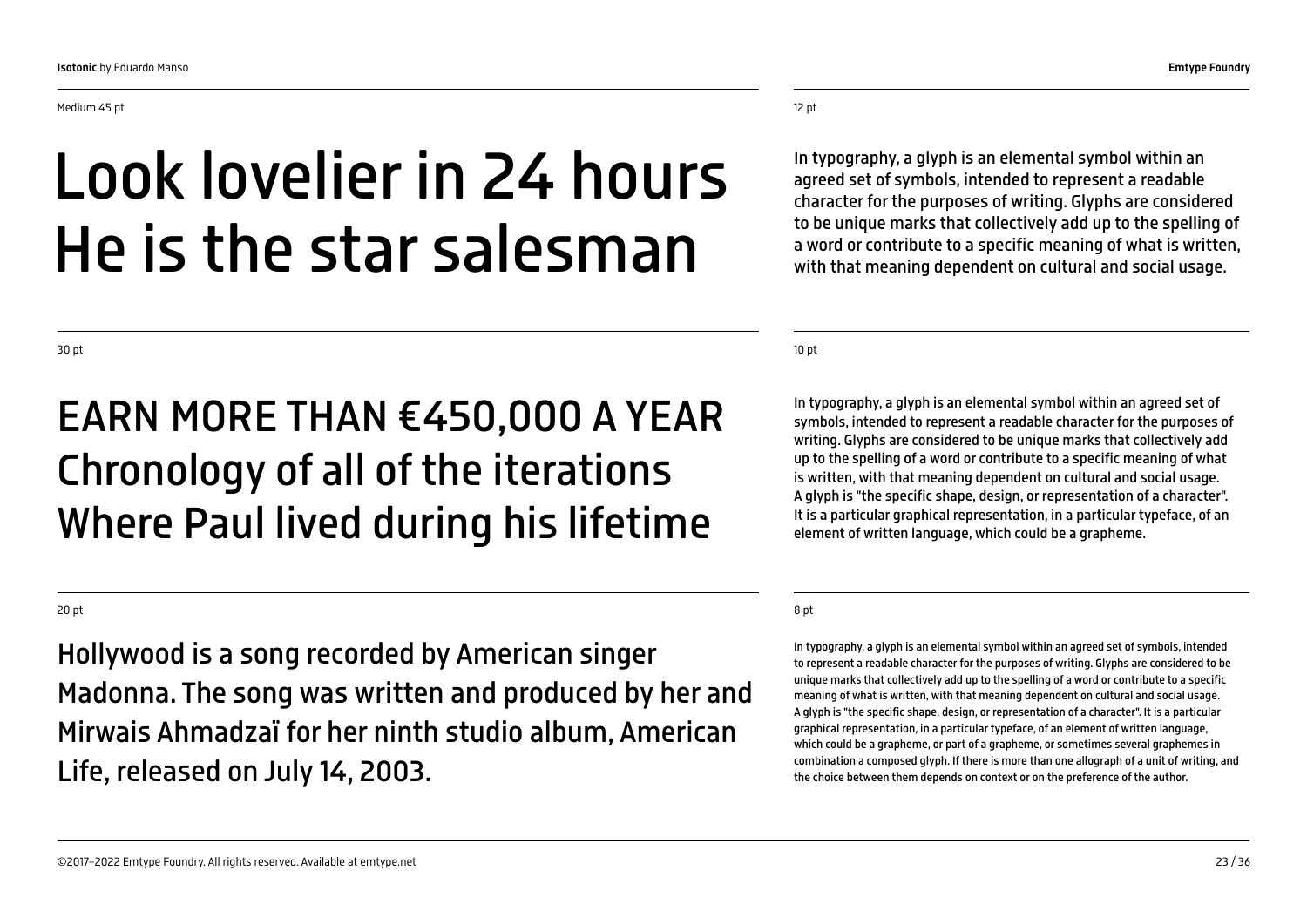Medium Italic 150 pt

# *Protection*

90 pt

# *Xaviera Hollander*

48 pt

## *AN EXTENSIVE ARCHIVE OF HIS WORK We all are not able to understand it*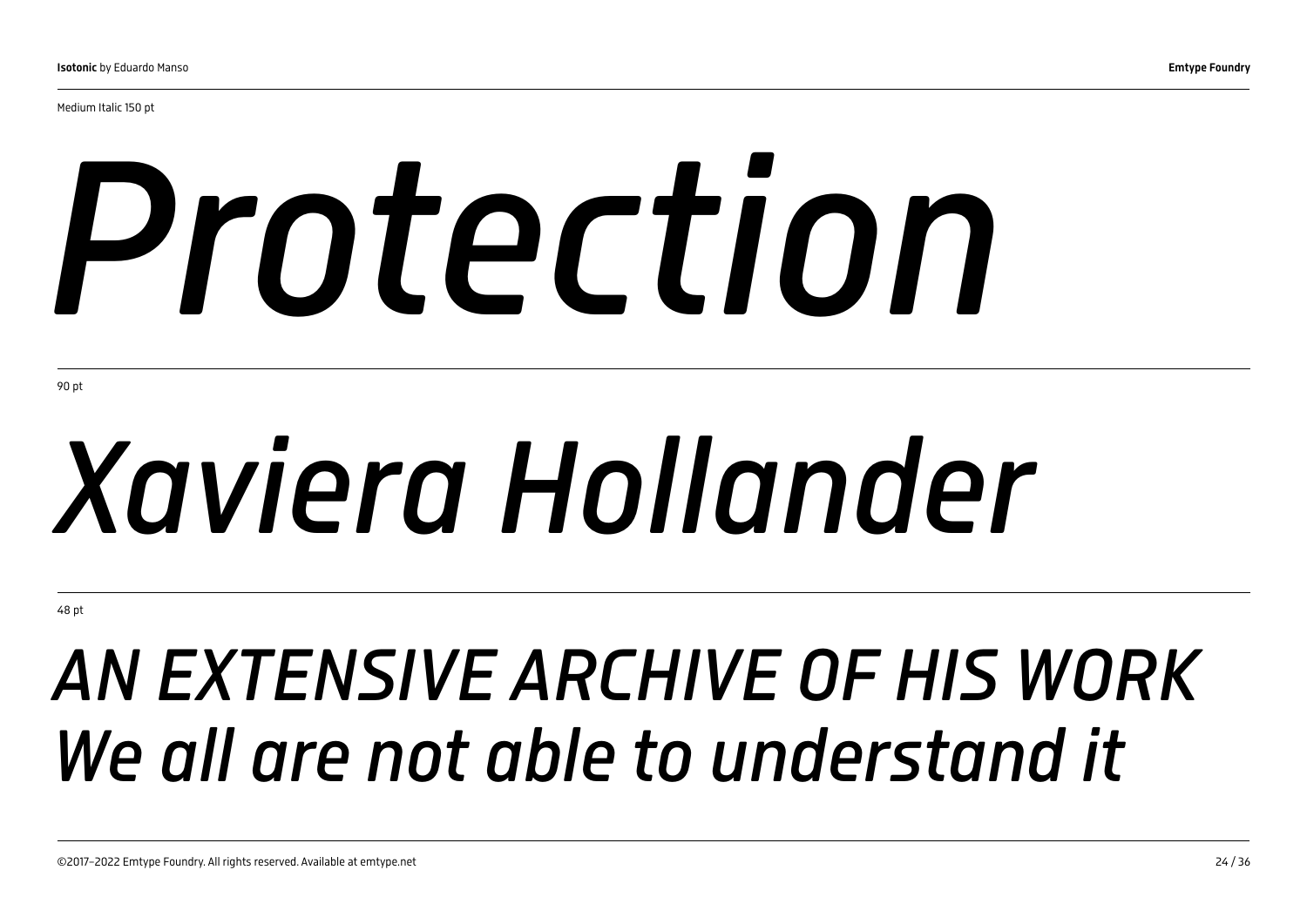## *Best teams of the season What is making life hard*

30 pt

### *EXPECTED TO CONTRIBUTE \$1724 M To make money in the stocks market The experience is actually pleasant*

#### 20 pt

*Price indices have several potential uses. For particularly broad indices, the index can be said to measure the economy's general price level or a cost of living. More narrow price indices can help producers with business.*

#### 12 pt

*In typography, a glyph is an elemental symbol within an agreed set of symbols, intended to represent a readable character for the purposes of writing. Glyphs are considered to be unique marks that collectively add up to the spelling of a word or contribute to a specific meaning of what is written, with that meaning dependent on cultural and social usage.* 

10 pt

*In typography, a glyph is an elemental symbol within an agreed set of symbols, intended to represent a readable character for the purposes of writing. Glyphs are considered to be unique marks that collectively add up to the spelling of a word or contribute to a specific meaning of what is written, with that meaning dependent on cultural and social usage. A glyph is "the specific shape, design, or representation of a character". It is a particular graphical representation, in a particular typeface, of an element of written language, which could be a grapheme.*

#### 8 pt

*In typography, a glyph is an elemental symbol within an agreed set of symbols, intended to represent a readable character for the purposes of writing. Glyphs are considered to be unique marks that collectively add up to the spelling of a word or contribute to a specific meaning of what is written, with that meaning dependent on cultural and social usage. A glyph is "the specific shape, design, or representation of a character". It is a particular graphical representation, in a particular typeface, of an element of written language, which could be a grapheme, or part of a grapheme, or sometimes several graphemes in combination a composed glyph. If there is more than one allograph of a unit of writing, and the choice between them depends on context or on the preference of the author.*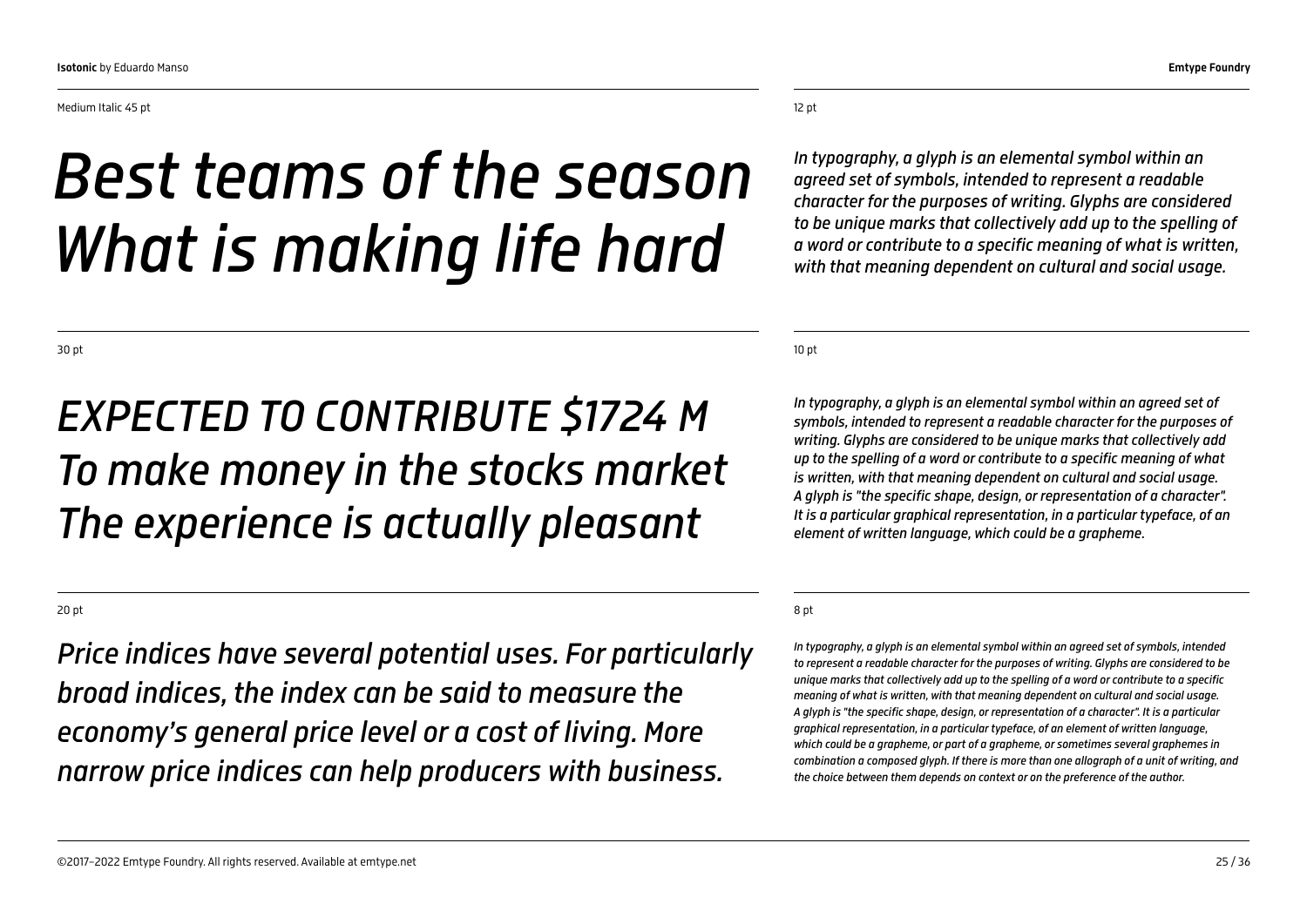SemiBold 150 pt

# Riversides

90 pt

# Margaret Illington

48 pt

## EDITORIAL AND ADVERTISING DESIGN Digital techniques are helpful today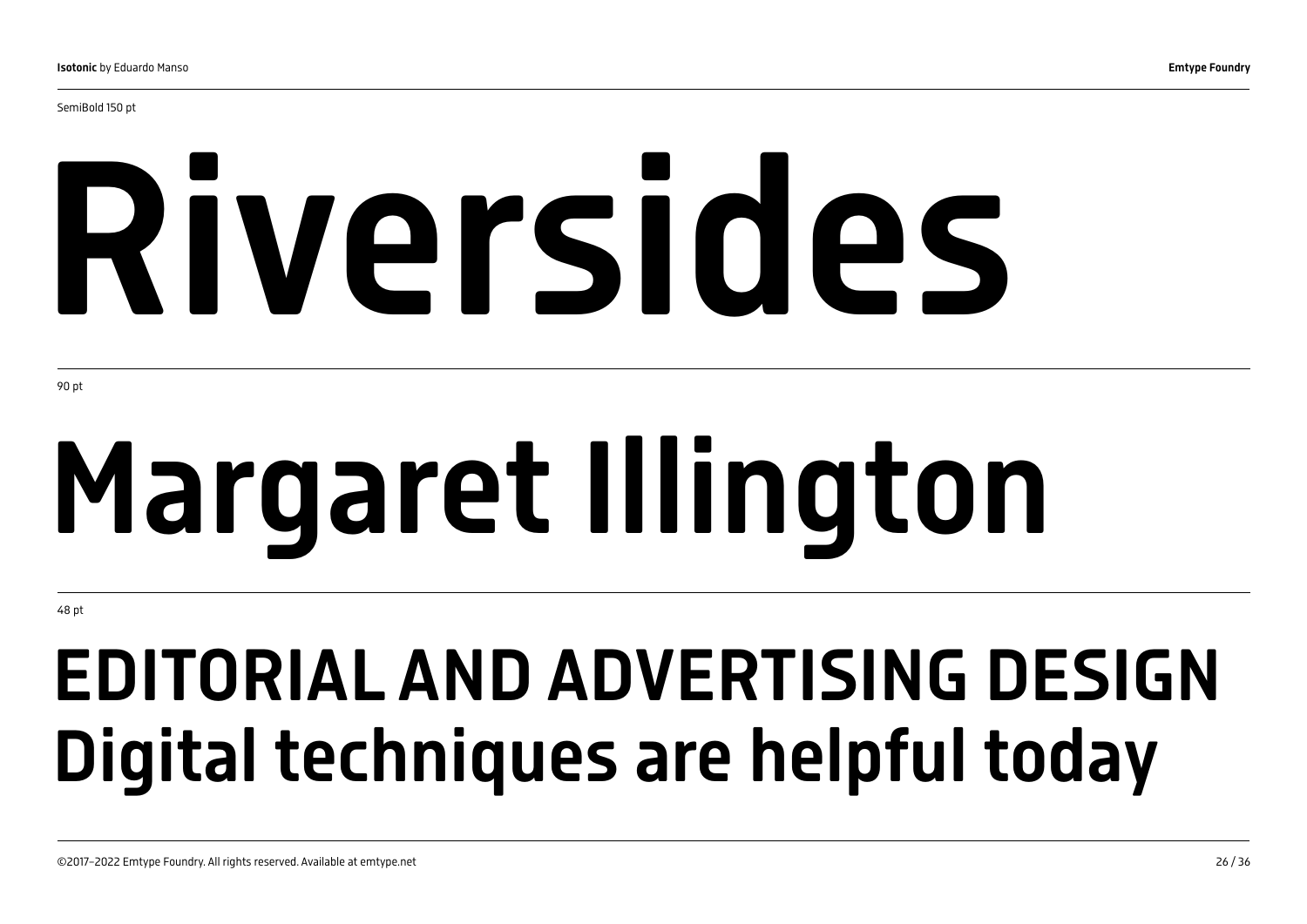SemiBold 45 pt

#### 12 pt

## Contracultural situation Top 10 pics of the week

In typography, a glyph is an elemental symbol within an agreed set of symbols, intended to represent a readable character for the purposes of writing. Glyphs are considered to be unique marks that collectively add up to the spelling of a word or contribute to a specific meaning of what is written, with that meaning dependent on cultural and social usage.

10 pt

In typography, a glyph is an elemental symbol within an agreed set of symbols, intended to represent a readable character for the purposes of writing. Glyphs are considered to be unique marks that collectively add up to the spelling of a word or contribute to a specific meaning of what is written, with that meaning dependent on cultural and social usage. A glyph is "the specific shape, design, or representation of a character". It is a particular graphical representation, in a particular typeface, of an element of written language, which could be a grapheme.

#### 8 pt

In typography, a glyph is an elemental symbol within an agreed set of symbols, intended to represent a readable character for the purposes of writing. Glyphs are considered to be unique marks that collectively add up to the spelling of a word or contribute to a specific meaning of what is written, with that meaning dependent on cultural and social usage. A glyph is "the specific shape, design, or representation of a character". It is a particular graphical representation, in a particular typeface, of an element of written language, which could be a grapheme, or part of a grapheme, or sometimes several graphemes in combination a composed glyph. If there is more than one allograph of a unit of writing, and the choice between them depends on context or on the preference of the author.

30 pt

### THE WORLD BANK FOUNDED IN 2017 Majority of businesses and travelers The player who makes the first pass

20 pt

The business cycle, also known as the economic cycle or trade cycle, is the downward and upward movement of gross domestic product around its long term growth trend. The length of a business the cycle is period.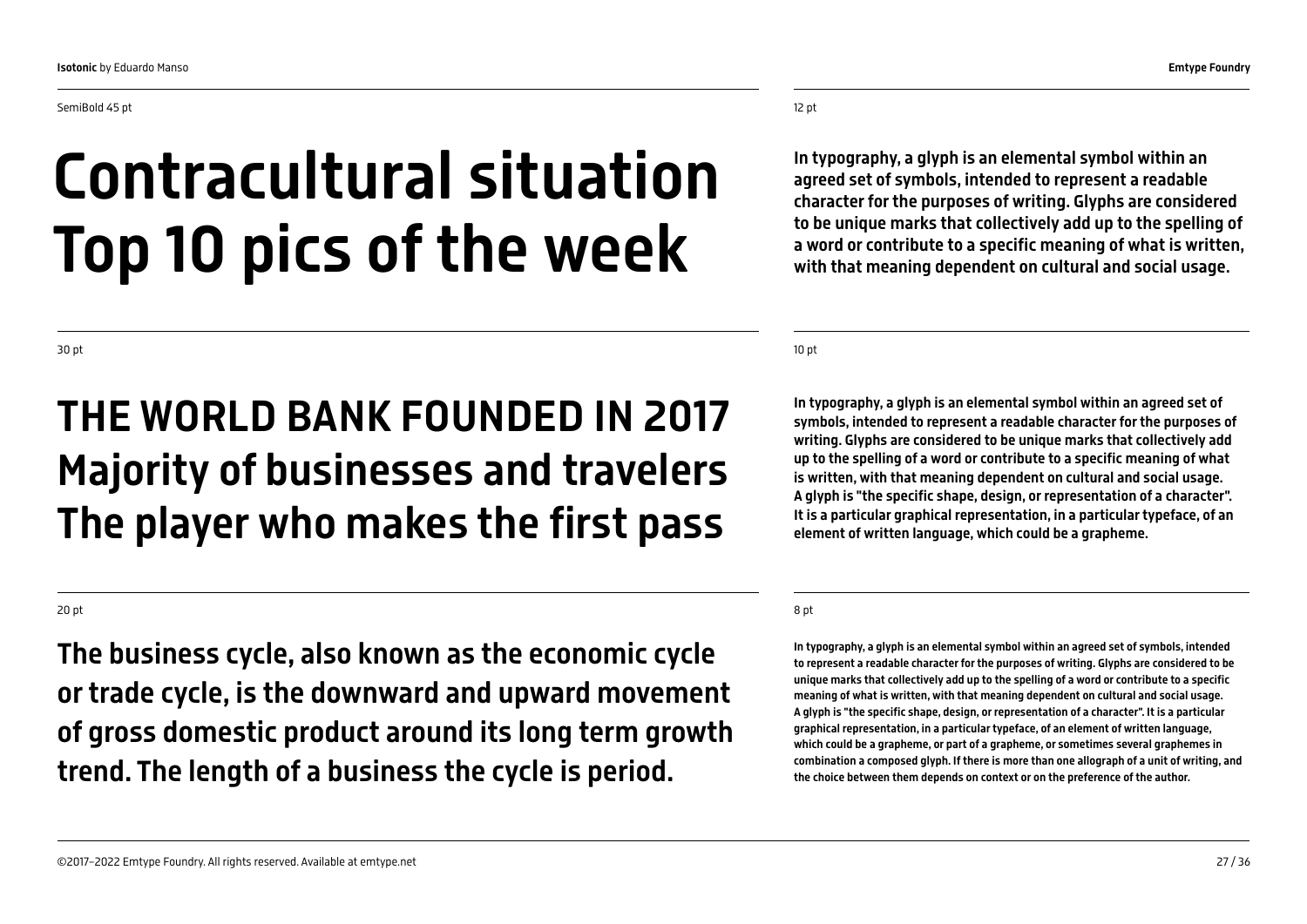SemiBold Italic 150 pt

# *Sketchbook*

90 pt

# *Vivienne Osborne*

48 pt

## *OPEN TO THE PUBLIC BY NOVEMBER Digital electronic circuits made here*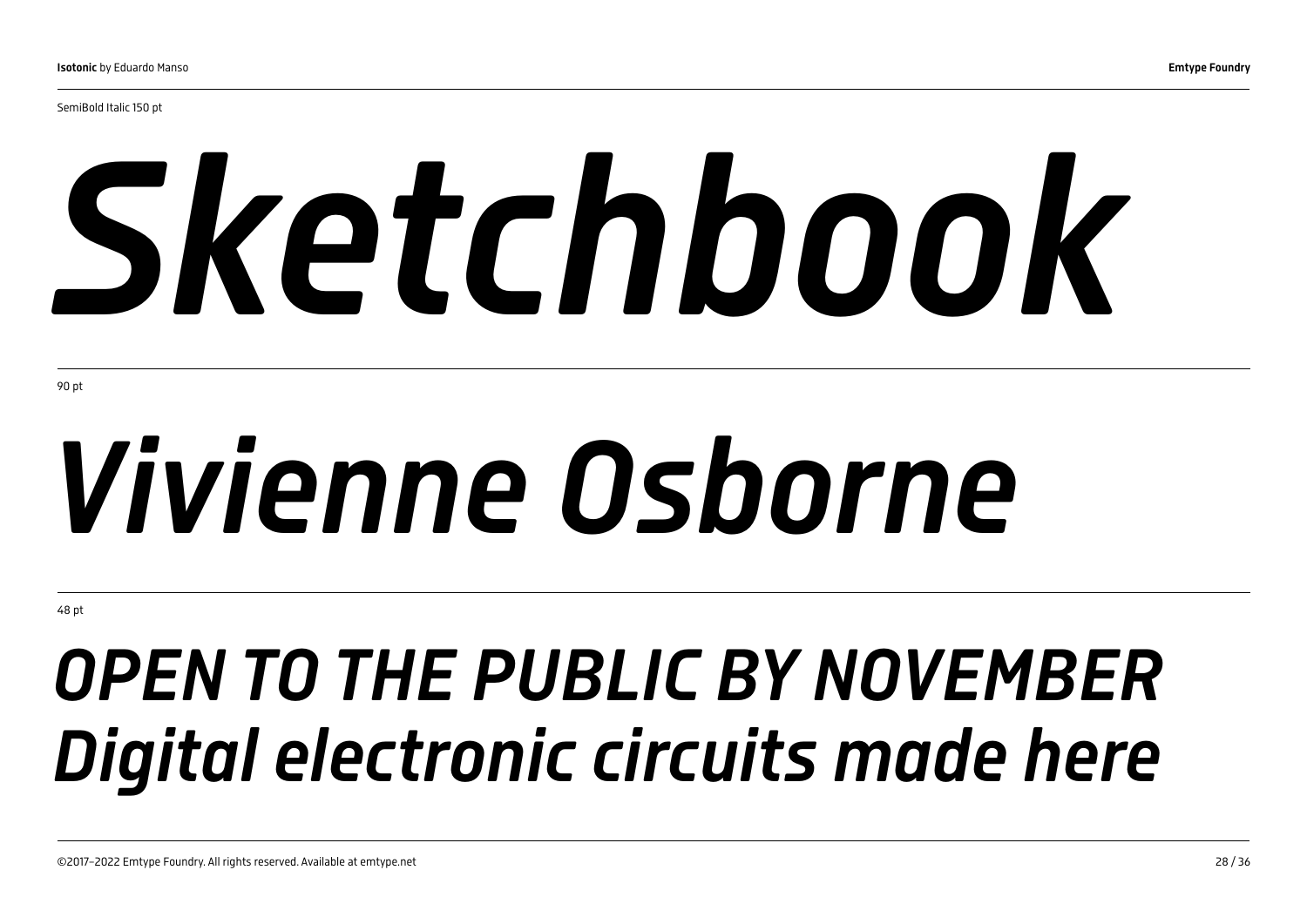SemiBold Italic 45 pt

## *In the middle of the field A census taken in 1928*

12 pt

*In typography, a glyph is an elemental symbol within an agreed set of symbols, intended to represent a readable character for the purposes of writing. Glyphs are considered to be unique marks that collectively add up to the spelling of a word or contribute to a specific meaning of what is written, with that meaning dependent on cultural and social usage.* 

10 pt

*In typography, a glyph is an elemental symbol within an agreed set of symbols, intended to represent a readable character for the purposes of writing. Glyphs are considered to be unique marks that collectively add up to the spelling of a word or contribute to a specific meaning of what is written, with that meaning dependent on cultural and social usage. A glyph is "the specific shape, design, or representation of a character". It is a particular graphical representation, in a particular typeface, of an element of written language, which could be a grapheme.*

#### 8 pt

*In typography, a glyph is an elemental symbol within an agreed set of symbols, intended to represent a readable character for the purposes of writing. Glyphs are considered to be unique marks that collectively add up to the spelling of a word or contribute to a specific meaning of what is written, with that meaning dependent on cultural and social usage. A glyph is "the specific shape, design, or representation of a character". It is a particular graphical representation, in a particular typeface, of an element of written language, which could be a grapheme, or part of a grapheme, or sometimes several graphemes in combination a composed glyph. If there is more than one allograph of a unit of writing, and the choice between them depends on context or on the preference of the author.*

30 pt

### *EVEN MORE BOOKS AND MAGAZINES Shared an apartment with artists A former stable house built in 1899*

#### 20 pt

*An economic bubble or asset bubble, is a situation in which asset prices appear to be based on implausible or inconsistent views about the future. It could also be described as trade in an asset at a price or price range.*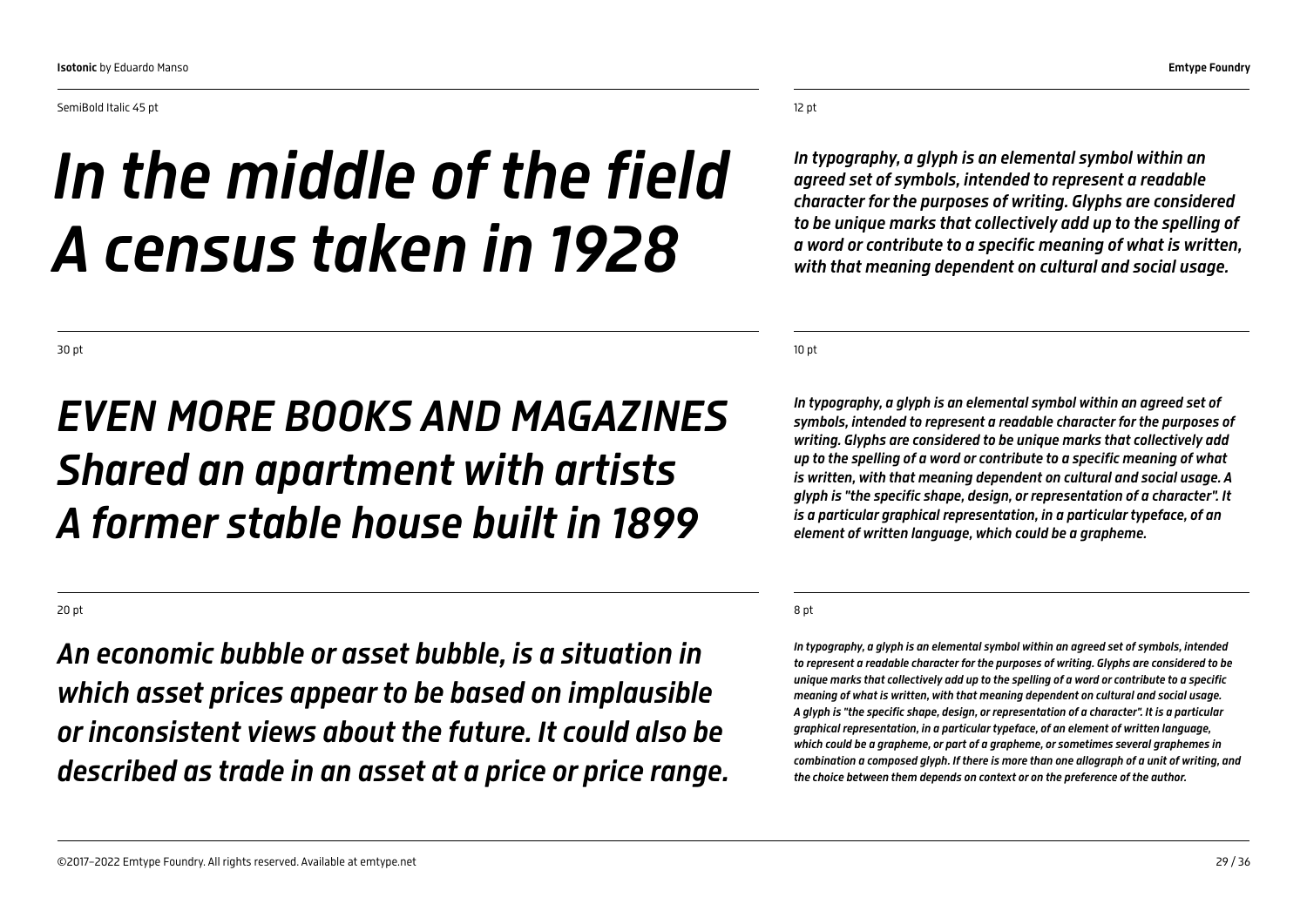# Characters

90 pt

# Elisabeth Andersen

48 pt

## STORIES FROM PAST COLLABORATOR Archive that both surprise and delight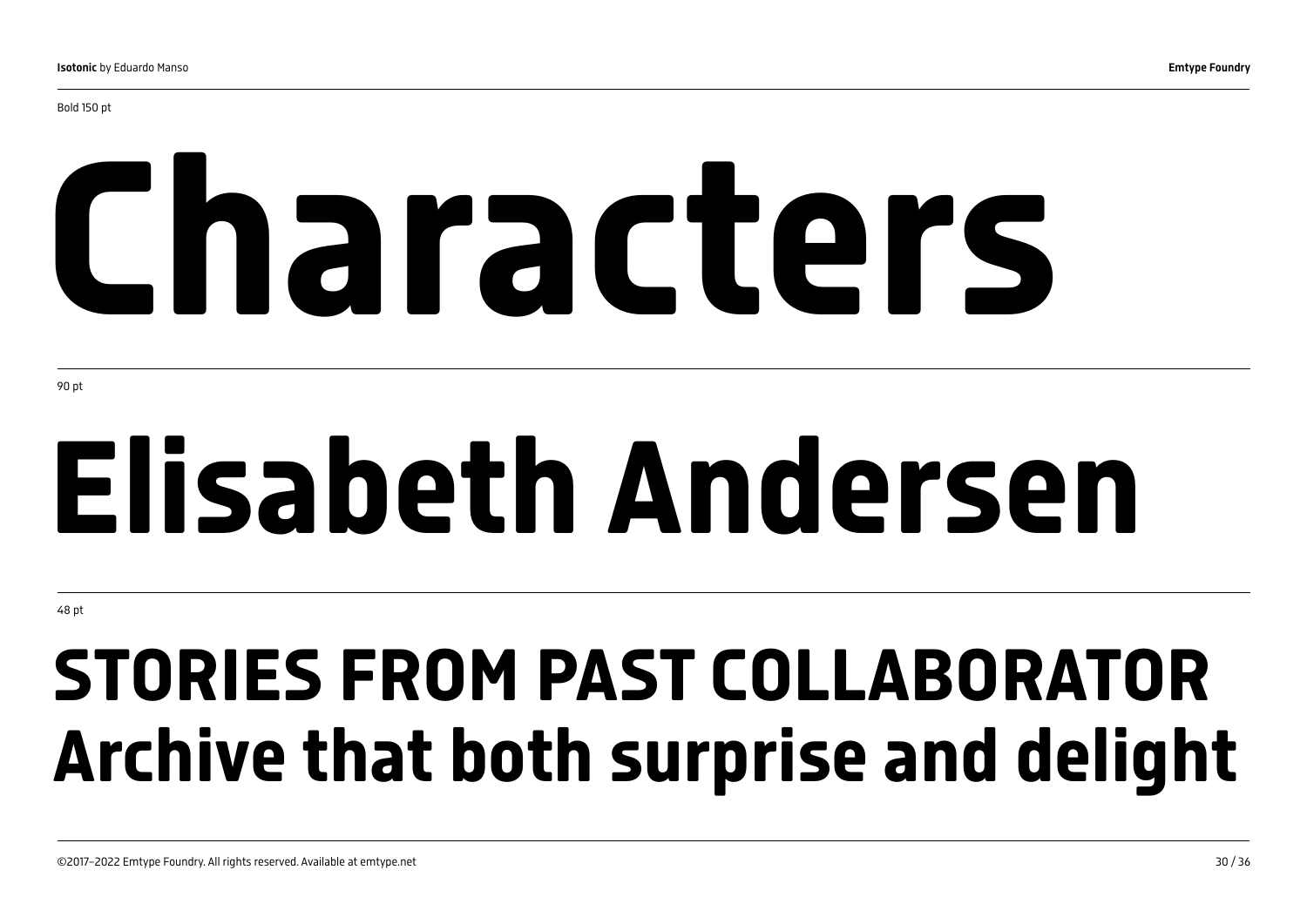#### 12 pt

In typography, a glyph is an elemental symbol within an agreed set of symbols, intended to represent a readable character for the purposes of writing. Glyphs are considered to be unique marks that collectively add up to the spelling of a word or contribute to a specific meaning of what is written, with that meaning dependent on cultural and social usage.

10 pt

In typography, a glyph is an elemental symbol within an agreed set of symbols, intended to represent a readable character for the purposes of writing. Glyphs are considered to be unique marks that collectively add up to the spelling of a word or contribute to a specific meaning of what is written, with that meaning dependent on cultural and social usage. A glyph is "the specific shape, design, or representation of a character". It is a particular graphical representation, in a particular typeface, of an element of written language, which could be a grapheme.

#### 8 pt

In typography, a glyph is an elemental symbol within an agreed set of symbols, intended to represent a readable character for the purposes of writing. Glyphs are considered to be unique marks that collectively add up to the spelling of a word or contribute to a specific meaning of what is written, with that meaning dependent on cultural and social usage. A glyph is "the specific shape, design, or representation of a character". It is a particular graphical representation, in a particular typeface, of an element of written language, which could be a grapheme, or part of a grapheme, or sometimes several graphemes in combination a composed glyph. If there is more than one allograph of a unit of writing, and the choice between them depends on context or on the preference of the author.

30 pt

### INTERNATIONAL SPACE STATIONS Focus too much on specific maps It happened once in a blue moon

Winner of truck racing

#### 20 pt

Risk management is the identification, evaluation, and prioritization of risks followed by coordinated and economical application of resources to minimize, monitor, and control the probability.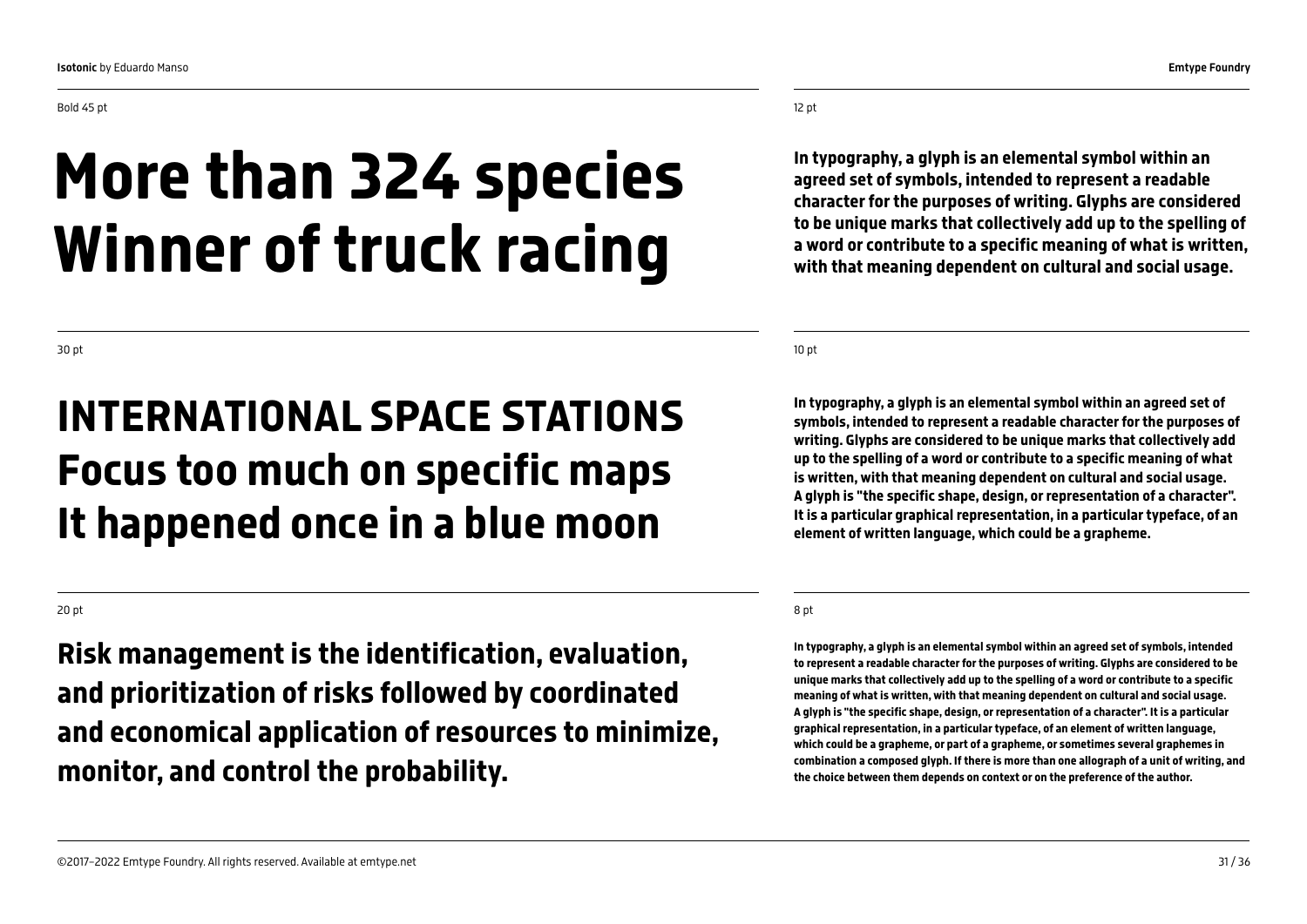Bold Italic 150 pt

# *Badminton*

90 pt

# *Michael Barrymore*

48 pt

## *IS THE TOAST OF THE TOWN TODAY Can a website help you beat jet lag?*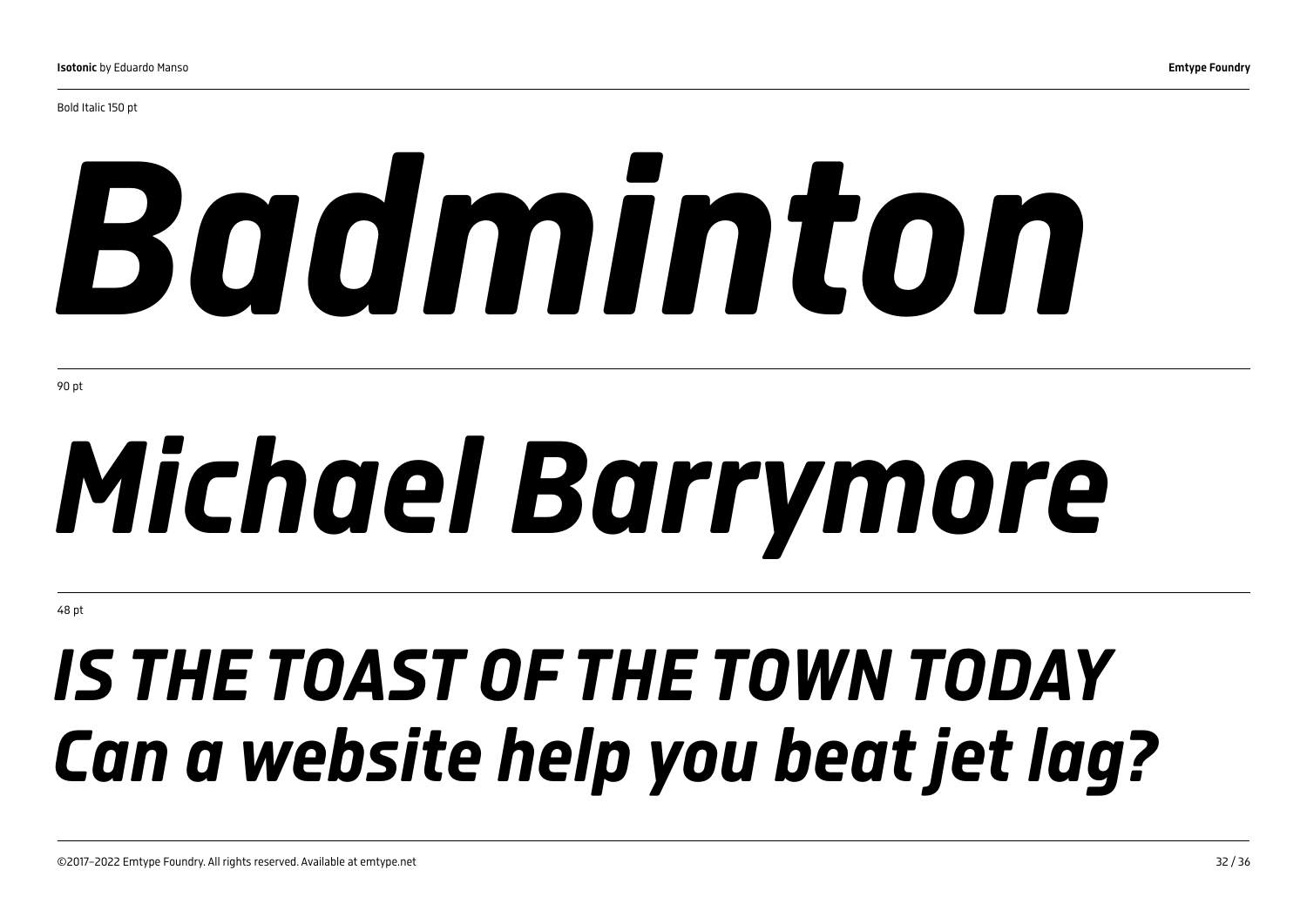Bold Italic 45 pt

## *New global companies More than £52 trillion*

12 pt

*In typography, a glyph is an elemental symbol within an agreed set of symbols, intended to represent a readable character for the purposes of writing. Glyphs are considered to be unique marks that collectively add up to the spelling of a word or contribute to a specific meaning of what is written, with that meaning dependent on cultural and social usage.* 

10 pt

*In typography, a glyph is an elemental symbol within an agreed set of symbols, intended to represent a readable character for the purposes of writing. Glyphs are considered to be unique marks that collectively add up to the spelling of a word or contribute to a specific meaning of what is written, with that meaning dependent on cultural and social usage. A glyph is "the specific shape, design, or representation of a character". It is a particular graphical representation, in a particular typeface, of an element of written language, which could be a grapheme.*

#### 8 pt

*In typography, a glyph is an elemental symbol within an agreed set of symbols, intended to represent a readable character for the purposes of writing. Glyphs are considered to be unique marks that collectively add up to the spelling of a word or contribute to a specific meaning of what is written, with that meaning dependent on cultural and social usage. A glyph is "the specific shape, design, or representation of a character". It is a particular graphical representation, in a particular typeface, of an element of written language, which could be a grapheme, or part of a grapheme, or sometimes several graphemes in combination a composed glyph. If there is more than one allograph of a unit of writing, and the choice between them depends on context or on the preference of the author.*

30 pt

### *DEVELOPING WORLD'S ECONOMIES Some robots are in development He is not expected to play Monday*

20 pt

*The knowledge economy is the use of knowledge to create goods and services. In particular, it refers to a high portion of skilled workers in the economy of a locality, country, or the world.*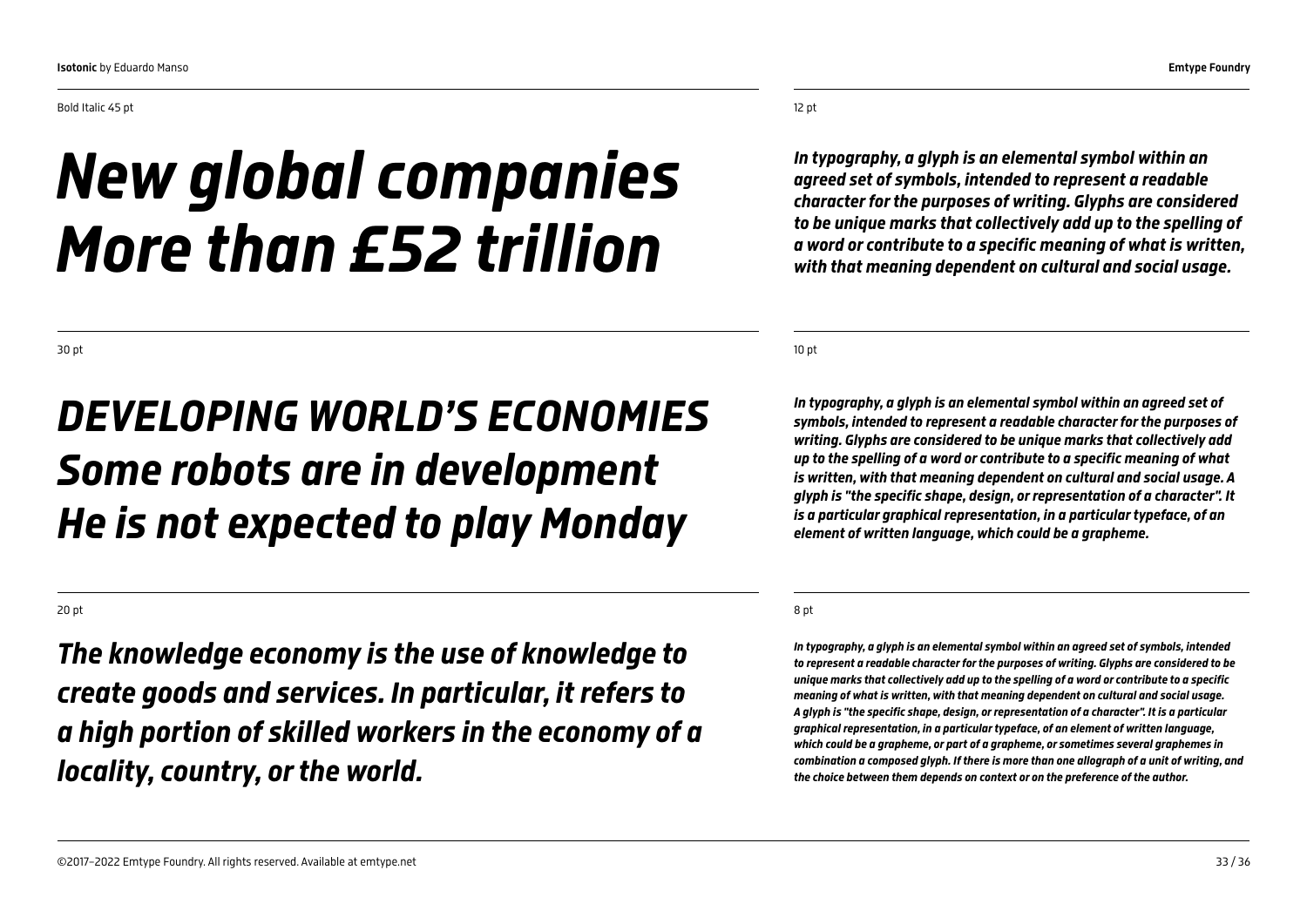Complete character set Regular 24 pt

### ABCDEFGHIJKLMNOPQRSTUVWXYZ abcdefghijklmnopqrstuvwxyz 0123456789

**Diacritics** 

ÀÁÂÃÄÅĀĂĄĀÆÇĆĈĊČĎĐÈÉÊËĒĔĖĘĚĜĞĠĢĤĪÍÎÌÏİĨĮIJĴĶĹĻŁĿĽÑŃŅŇ ÒÓÔÕÖŌŎŐØŒÞŔŖŘŚŜŞŠȘŢŤŦȚÙÚÛÜŨŪŬŮŰŲŴẀẂẄÝŸŶŹŻŽ àáâãäåāăąāçćĉċčďđðèéêëēĕėęěĝğġģħĥīíîìïįĩıijĵķĸĺļłŀľñńņň'n òóôõöōŏőøœþŕŗřśŝşšșťŧțùúûüũūŭůűųŵẁẃẅýÿŷźżž

**Ligatures** 

#### fffiflffiffl

Miscellaneous

 $0123456789$  \$£€¥f¢Fr%‰+−=÷×<>±≤≥≠ πΠ∂ $\sqrt{\Sigma}$ ∫◊ $\Omega$ Δμ $\Theta$ @&()[]{}/|\¡?¿!•·-–—∞«»"#©®™°\*†‡§¶^~\_ª°……""","

Fractions

�¹²³������ ���������� ₀₁₂₃₄₅₆₇�� ⅓ ⅔ ⅕ ⅖ ⅗ ⅘ ⅙ ⅚ ⅛ ⅜ ⅝ ⅞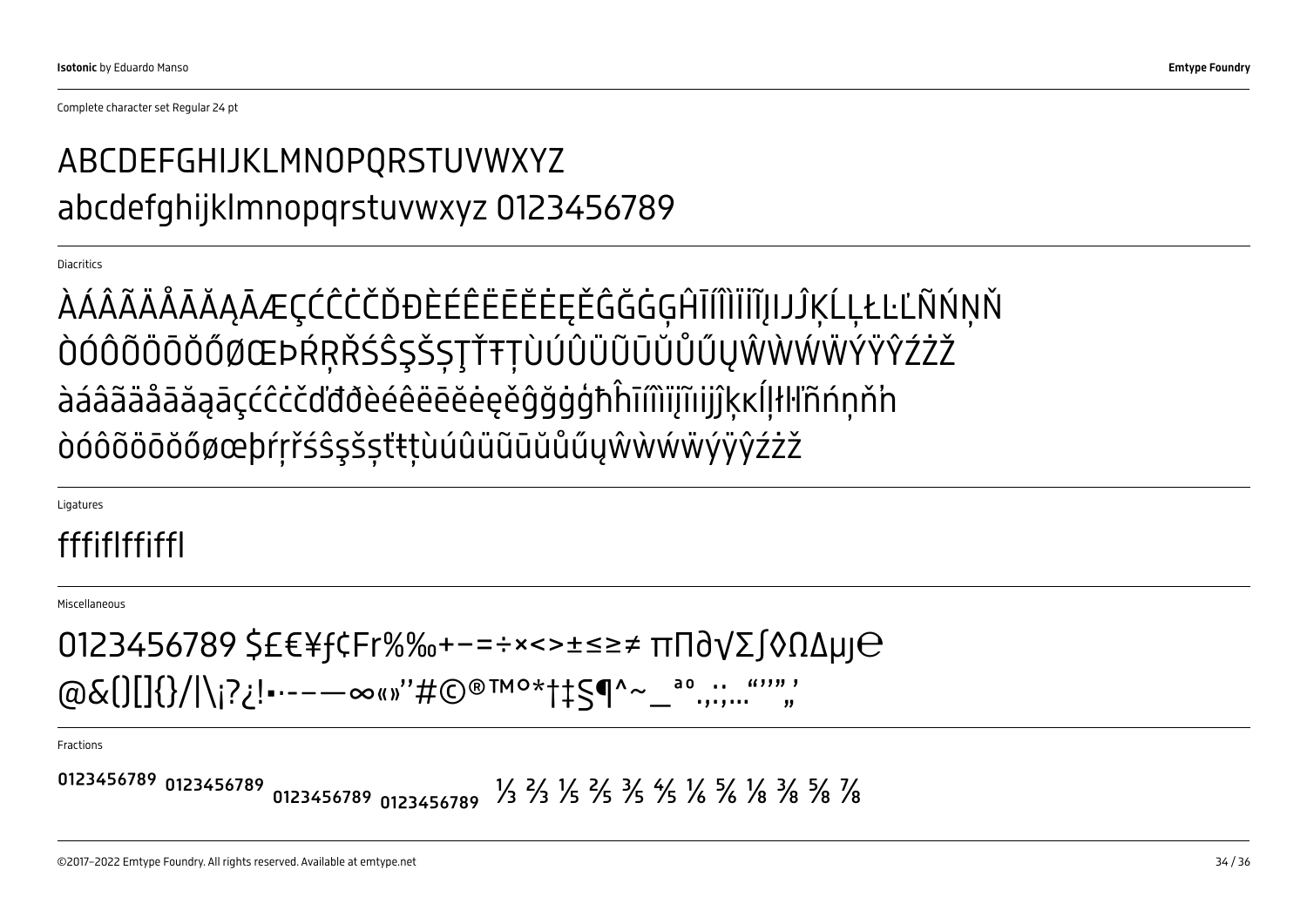#### About the font

Isotonic started out as a spin-off with the idea of creating a text oriented version of Ciutadella, it has since taken on a life of its own. Building on a foundation that has proven to work very well, we decided to open the counters and increase the x height. Even though it is not strictly a text font, it works surprisingly well in body sizes and screens. The soft corners gives charm, closeness and an appropriate voice for sports, science, tech, economy etc.

#### Languages

Afrikaans, Albanian, Basque, Bosnian, Bulgarian, Catalan, Croatian, Czech, Danish, Dutch, English, Esperanto, Estonian, Filipino, Finnish, French, Galician, German, Hungarian, Icelandic, Indonesian, Irish, Italian, Javanese, Kurdish, Latin, Latvian, Lithuanian, Malay, Maltese, Moldovan, Norwegian, Polish, Portuguese, Romanian, Scottish Gaelic, Serbian, Slovak, Slovenian, Somali, Spanish, Suahili, Swedish, Tagalog, Turkish, Welsh, Zulu & more.

#### Original release date

November 2017

#### 10 styles

Light, Light Italic, Regular, Regular Italic, Medium, Medium Italic, SemiBold, SemiBold Italic, Bold and Bold Italic

Desktop formats

OpenType (OTF)

#### Web formats

Embedded OpenType (EOT) TrueType web (TTF) Web Open Font (WOFF) Web Open Font 2 (WOFF2)

Licenses Info

number of computers in which the font will be installed.

issue counts as a separate publication.

the total number of different apps created.

license cannot be used in Software as a Service.

**Desktop** For use on a desktop computer. Including the most common uses, both personal and commerical, for use in desktop applications such as Adobe Photoshop, Adobe InDesign and Microsoft Office. Desktop licenses are based on the

Webfont For a website or web application. A webfont license allows to embed the font into a website, so that it can be displayed on any browser. The license is based on a monthly pageview allowance for the webfonts. One time fee, this license does

ePub For use on an electronic publication. The license allows to embed the font in an electronic publication such as digital books, magazines, newspapers. An ePub license is based on the number of publications in which the font is used and each

App For a mobile app for iOS, Android or Windows Phone, the license allows to embed the font in the mobile application's code. Licenses are purchased based on

Server For use on sites, web apps, or services that allow a non-licensed user to utilize the font to create a personalized product. This license is valid for one year and is renewed each year that the font remains in use. A font downloaded with this

not need to be renewed if the site remain within that monthly pageviews.